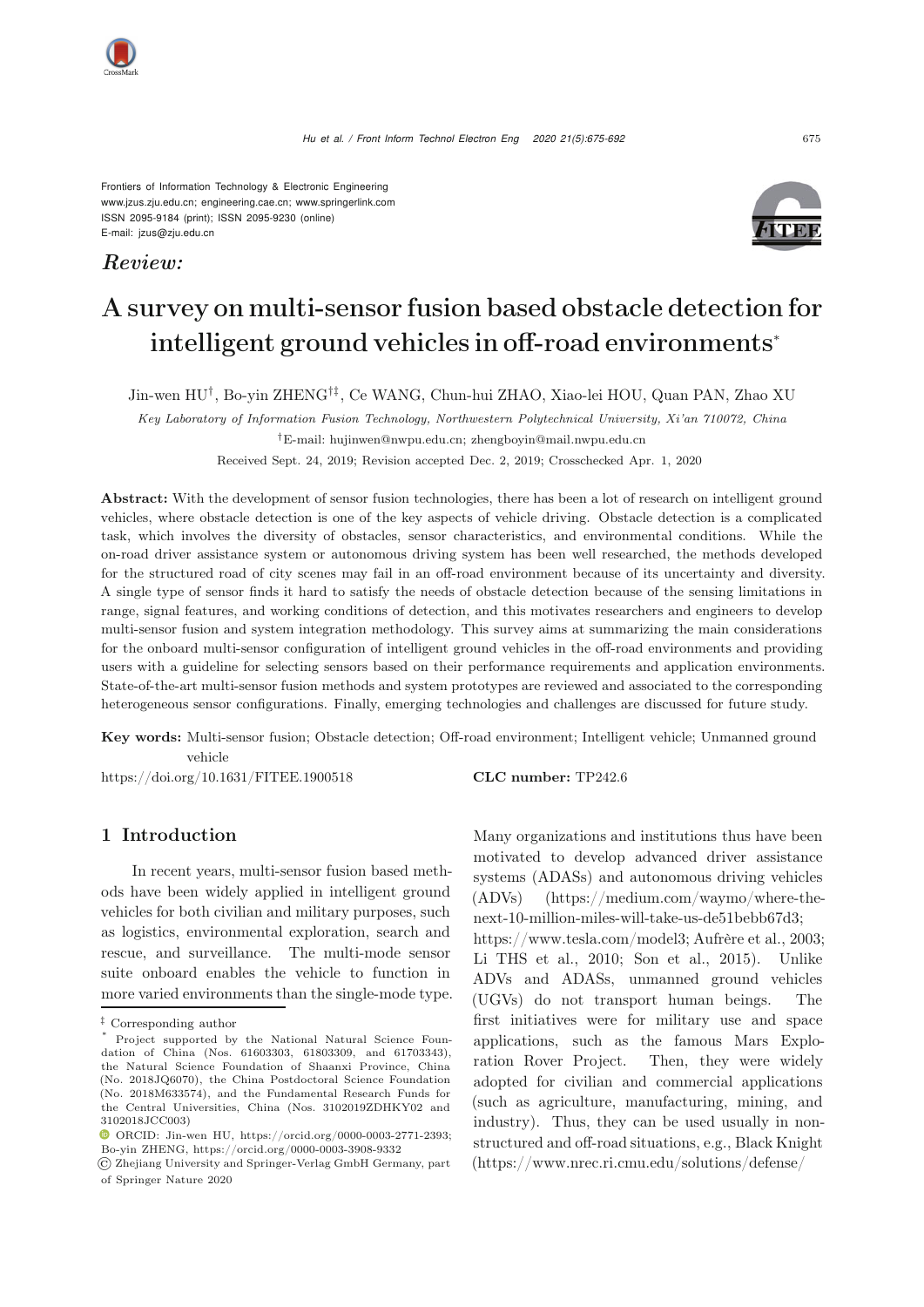other-projects/black-knight.html), Crusher (https:// www.nrec.ri.cmu.edu/solutions/defense/otherprojects/crusher.html), Dragon Runner (https:// qinetiq-na.com/products/unmannedsystems/ dragon-runner/dragon-runner-10/), and Terramax (https://oshkoshdefense.com/advanced-technologies/ terramax-unmanned-ground-vehicle-technology/). Compared with roads, it is more difficult to identify a safe moving space for vehicles when more complicated obstacles exist, such as trees, bushes, holes, hills, and rocks. Therefore, UGVs always require more powerful sensor configurations to obtain full knowledge of the environment. Several typical ADASs/ADVs and UGVs are listed in Table [1,](#page-1-0) along with their corresponding sensor configurations where lidar and camera are the two main sensors for them. The use of other sensors varies with the applications. For example, the Tesla Model 3 (https://www.tesla.com/model3) is for commercial use, so it is equipped with sonars for near-range detection such as parking assistance. In addition, most UGVs are developed to work at night, so infrared cameras are usually employed for night vision detection. Therefore, a good choice of sensor suite depends on not only the sensor abilities, but also its application.

There are several review papers related to autonomous driving, but many of them focus on only the structured roads. [Zhu et al.](#page-17-0) [\(2017\)](#page-17-0) reviewed mainly the methods related to four practical abilities that a self-driving car should have, i.e., lane detection, traffic light recognition, vehicle tracking, and scene understanding. van [Brummelen et al.](#page-17-1) [\(2018\)](#page-17-1) contributed a comprehensive review of technologies of ADV perception, while the complexity of obstacle types for off-road was not considered. [Arnold et al.](#page-14-0) [\(2019\)](#page-14-0) reviewed monocular-based, point-cloud-based, and fusion-based methods for three-dimensional (3D) object detection, but they focused on only selfdriving cars in urban scenes and discussed only lidarcamera fusion. [Rosique et al.](#page-16-0) [\(2019](#page-16-0)) not only gave a detailed comparison of different sensors used for both obstacle detection and self-positioning, but also discussed the existing simulators and regulations in different countries for autonomous vehicles (AVs).

In this review, we aim at summarizing the main considerations for the onboard multi-sensor configuration of intelligent ground vehicles in a complex environment and providing users with a guideline to select sensors based on their performance requirements and application environments, such as weather, lighting condition, and obstacle type.

## 2 Sensor characteristics and analysis

In this section, we give a detailed analysis of different sensors with their pros and cons for obstacle detection. The final objective of obstacle detection is to determine the places where the vehicle cannot move across because of the specific terrain or objects. Such terrain or objects are considered as obstacles. The active or passive sensors that are useful in determining the geometric properties as well as the positions of the obstacles are all under consideration, and are listed in Table [2.](#page-2-0) Selecting the best sensors from a variety of products and manufacturers is a difficult and crucial task. Trade-offs need to be considered carefully among the following characteristics: active or passive; limited capability or all-weather day-or-night operation; range, direction, or color measurements; their prices. These characteristics have direct impacts on the perception performance of the system. Range measurement is a key characteristic in determining the obstacle location. A two-dimensional (2D) image can offer color, texture, and direction information, but lacks the

<span id="page-1-0"></span>Table 1 Surround sensors adopted by typical ADASs/ADVs and UGVs

| Vehicle | Product                                                                                      |  | Color camera Stereo camera Infrared camera Lidar Radar Sonar |  |  |
|---------|----------------------------------------------------------------------------------------------|--|--------------------------------------------------------------|--|--|
|         | Navlab11 (Aufrère et al., 2003)<br>ADASs/ADVs Waymo Firefly (Krafcik, 2018)<br>Tesla Model 3 |  |                                                              |  |  |
| UGVs    | Terramax<br>Crusher<br>Black Knight<br>Dragon Runner                                         |  |                                                              |  |  |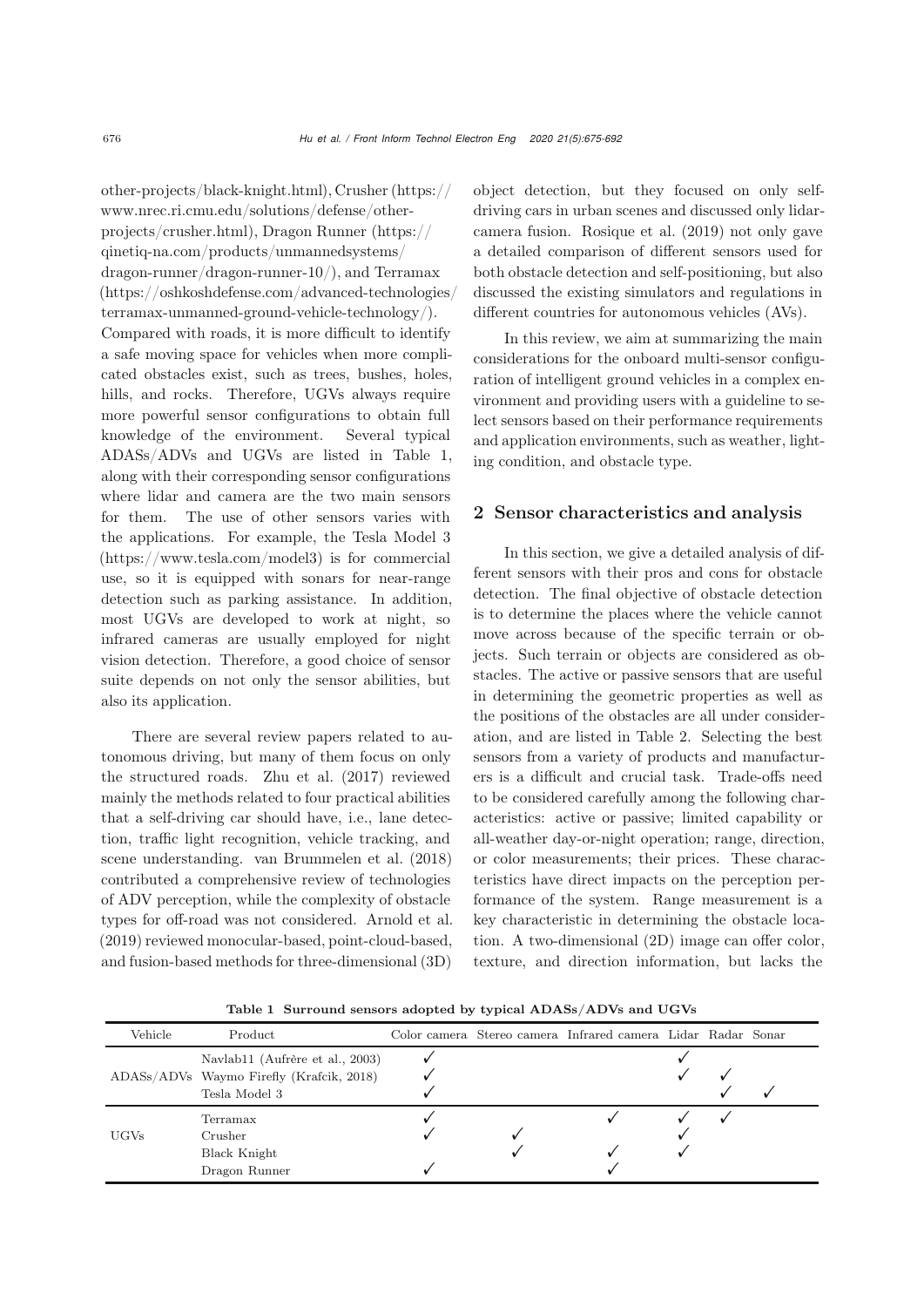| Sensor           | Type    | Measurement                                                                 | Resolution    | Sensing<br>range | Fog. rain, and<br>snow robustness | Night time<br>robustness | Cost    |
|------------------|---------|-----------------------------------------------------------------------------|---------------|------------------|-----------------------------------|--------------------------|---------|
| Sonar            | Active  | Range                                                                       | <b>Sparse</b> | $^+$             | $+++$                             | $++ +$                   | $^{++}$ |
| Lidar            | Active  | Angle, range, and size                                                      | <b>Sparse</b> | $++$             | $^+$                              | $+++$                    | $+++$   |
| Radar            | Active  | Angle, range, size, and velocity                                            | Highly sparse | $+++$            | $+++$                             | $+++$                    | $^{++}$ |
| $RGB-D(SL)$      | Active  | Range, color, and direction                                                 | Dense         | $^+$             | $^+$                              | $++$                     | $++$    |
| $RGB-D$ $(ToF)$  | Active  | Range, color, and direction                                                 | Dense         | $^{+}$           | $\overline{+}$                    | $++$                     | $++$    |
| RGB-D (stereo)   |         | Passive Range, color, and direction                                         | Dense         | $\, +$           | $++$                              | $^{+}$                   | $^{+}$  |
| Monocular camera |         | Passive Color and direction                                                 | Dense         |                  | $++$                              | $^{+}$                   | $^{+}$  |
| Thermal camera   |         | Passive Relative differences of                                             | Dense         |                  | $++$                              | $+++$                    | $^{++}$ |
| Polarized camera | Passive | radiation and direction<br>Polarization of reflected<br>light and direction | Dense         |                  | $^{++}$                           | $^{+}$                   |         |

<span id="page-2-0"></span>Table 2 Sensors for obstacle detection

depth information of the obstacles. For both range and image measurements, 3D detection algorithms have been researched extensively in recent years. Depth information can be obtained by visual odometry, lidar, sonar, and so on [\(Arnold et al.](#page-14-0), [2019\)](#page-14-0). We present a detailed analysis of the sensors in the following subsections by dividing them into three categories: range-based, image-based, and hybrid sensors (Table [3\)](#page-2-1).

<span id="page-2-1"></span>Table 3 Category of sensors used for intelligent vehicles

| Sensor                     | Vehicle                                                                                  |
|----------------------------|------------------------------------------------------------------------------------------|
| Range-based<br>Image-based | Lidar; radar; sonar<br>RGB monocular;<br>infrared thermal camera;<br>polarization camera |
| Hybrid (RGB-D)             | RGB stereo:<br>structured light;<br>$time-of-fight(ToF)$                                 |

## 2.1 Range-based sensors

Lidar (light detection and ranging), sonar (sound navigation and ranging), and radar (radio detection and ranging) are the most common range sensors used for intelligent vehicles. Lidar measures the distance in its field-of-view (FoV) by calculating the time taken by a pulse of light that travels to an object and backs to the sensor. Table [4](#page-3-0) illustrates several widely used lidars and classifies them into two types: traditional mechanical lidars and solid-state lidars (SSLs). They are compared in terms of factors, including detection range, FoV, weight, power consumed, and cost.

For traditional mechanical lidars, the Hokuyo

UTM-30LX (https://www.hokuyo-aut.jp/search/ single.php?serial=170) and velodyne lidar series (VLP16, https://velodynelidar.com/vlp-16.html; HDL32, https://velodynelidar.com/hdl-32e.html; HDL64, https://velodynelidar.com/hdl-64e.html) represent individually typical 2D and 3D lidars. 3D lidars offer us richer 3D point cloud data than single beam lidars. This characteristic makes it easier to extract the features from the 3D point cloud data, so many intelligent vehicles or ADASs have adopted such sensors. However, these 3D lidars are more expensive. Note that the rotation rate and horizontal resolution of 2D lidars are more competitive than those of the 3D ones. When considering these factors, people tend to choose 2D lidars. For example, 2D lidars have been used on the "Stanley" by a Stanford team, the winner of the 2005 DARPA Grand Challenge [\(Thrun et al.](#page-17-2), [2006\)](#page-17-2).

In recent years, SSLs have been well studied because they supply the automotive market a lowcost automotive-grade laser light based detecting and sensing component without moving parts. Traditional mechanical lidars are expensive and large, and have spinning mechanical pieces that could easily break during operations. Thus, SSLs are more robust to vibrations and have a longer life span. Electromechanical lidar can run 1000–2000 h before a failure, while SSLs can run up to 100x longer. SSLs are principally based on three technologies: flash lidar, optical-phased array (OPA), and microelectromechanical system (MEMS). Flash lidars are used especially for short-range measurement. In a flash lidar, the transmitter illuminates the whole scene and an array of detectors measure the distance of each pixel on the image. LeddarTech (Quebec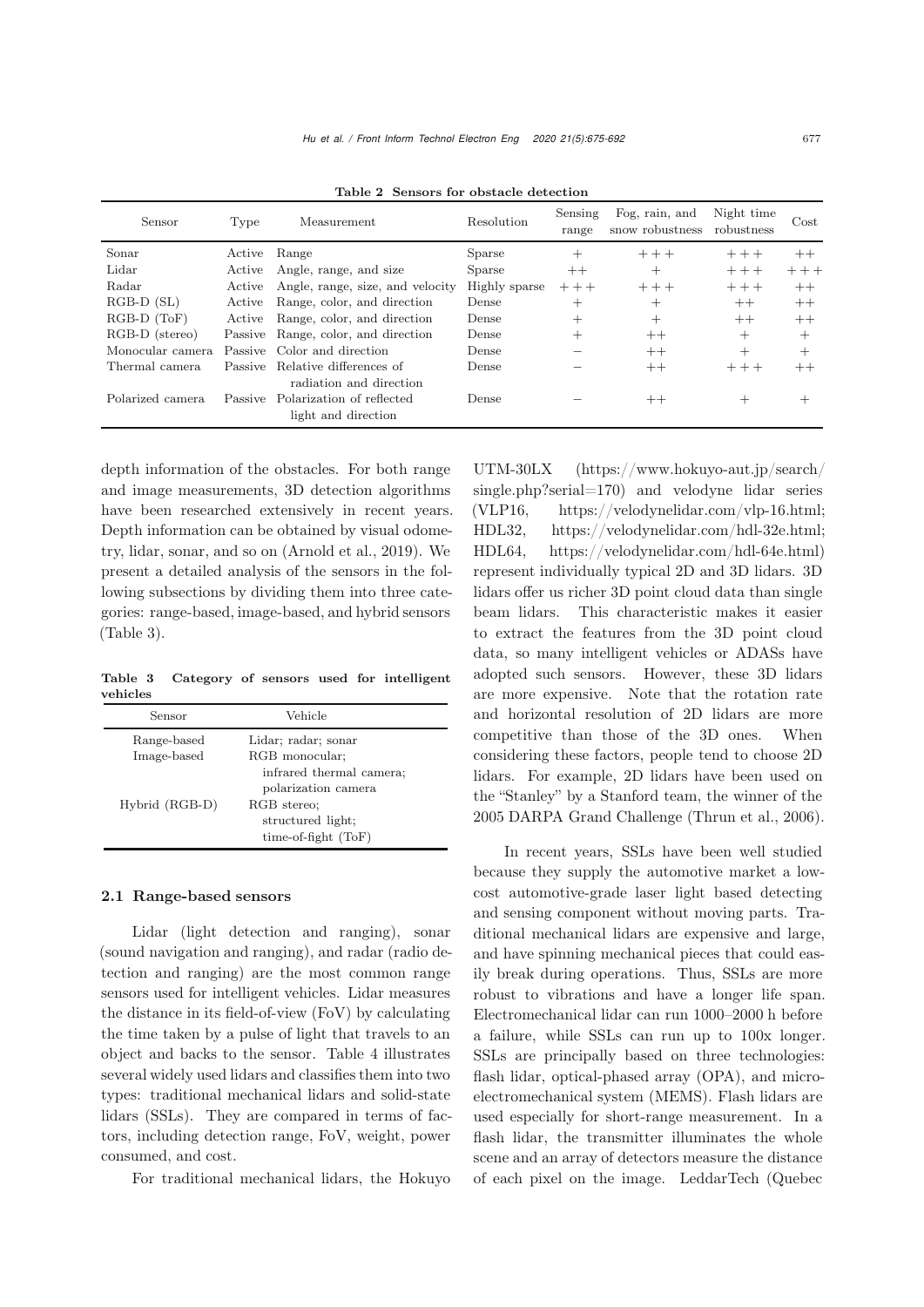| Mechanism 2D lidars (UTM-30LX)<br>Wide<br>Light<br>Medium<br>Short<br>Low<br>$\overline{\phantom{a}}$<br>3D lidars (VLP16, HDL32, and HDL64)<br>Wide<br>Wide<br>Long<br>Varies<br>High<br>Varies<br>Solid-state Flash lidars (LeddarTech)<br>Small<br>Light<br>Short<br>Small<br>Low<br>Low | Power |
|---------------------------------------------------------------------------------------------------------------------------------------------------------------------------------------------------------------------------------------------------------------------------------------------|-------|
|                                                                                                                                                                                                                                                                                             |       |
|                                                                                                                                                                                                                                                                                             |       |
|                                                                                                                                                                                                                                                                                             |       |
| $OPA$ -based lidars $(Quanergy)*$                                                                                                                                                                                                                                                           |       |
| MEMS-based lidars (Innoviz)<br>Medium<br>Medium<br>Small<br>Medium<br>Medium<br>$_{\text{LOW}}$                                                                                                                                                                                             |       |

<span id="page-3-0"></span>Table 4 Classification of lidars and their characteristics

OPA: optical-phased array; MEMS: microelectromechanical system. \* represents that there are no successful commercial OPA-based lidars on the market

City, Canada, https://leddartech.com/lidar/m16 multi-segment-sensor-module/) provides affordable flash lidar sensors to the market. Although the costs of flash lidars are low, their detection distance is relatively short. The OPA technology enables electronic beam to steer. It uses an OPA as a transmitter which steers laser pulses by shifting the phase. Since there is no moving part, OPA permits a high scanning speed of over 100 kHz over large angles. Quanergy (Sunnyvale, CA, USA, https://quanergy.com) is one of the companies focusing on the development of such lidars. Quanergy company has advertised its model S3-8 as the first affordable SSL sensor in the world, having a 120<sup>°</sup> horizontal FoV with a  $0.05^{\circ}$  resolution. The last one, which is also the most promising one in intelligent vehicles, is MEMS-based lidars. Innoviz (Kefar Sava, Israel, https://innoviz.tech/innovizpro/) released an MEMS-based solid state lidar (InnovizPro), which allows ranging up to 150 m with a  $73° \times 20°$  FoV with a 0.15◦ horizontal resolution. [Yoo et al.](#page-17-3) [\(2018\)](#page-17-3) investigated the current development and research on MEMS-based lidars.

For radars, there are commonly two operating modes. One is based on the time-of-fight (ToF) method similar to lidar. The difference is that they use radio pulses instead of light for the ranging process. The resolution of the sensors can be adjusted by changing the pulse width and time length you listen for a response (a ping back). These sensors often have fixed antennas leading to a smaller operating FoV (compared with lidar). The other type of radar relies on frequency-modulated continuous waves (FMCWs). FMCW radars use the frequency difference between the reflected and transmitted signals to determine a frequency shift. That frequency shift can be used to determine the range to the object that reflected it. Meanwhile, FMCW radars can accurately determine the relative traffic speed or

the velocity of a moving object using the Doppler frequency shift. At present, there are two specifications of well-used microwave radars: 24–29 GHz for short range and 76–77 GHz for long range. The 24 GH radars have a length of around 1.25 cm, and are used mainly for short-distance sensing, surrounding environment perception (such as pedestrians and vehicles), parking assistance, lane change assistance, and other functions. The wavelength of the 77 GHz radars is normally shorter than 4 mm, which have better performance for mid/long-range measurement and better resolution.

Ultrasonic sensors work on the principle of reflected sound waves and are used to measure distance. Sound waves are emitted by the ultrasonic sensor and they are reflected back if there is an object in front of the sensor. The distance measurement is ToFbased. Since it is based on sound, it is insensitive to light, dust, vapor, and smoke hindering factors in the environment. In addition, since ultrasonic waves can reflect from a glass or liquid surface and return to the sensor head, transparent targets can be even detected.

Table [2](#page-2-0) shows a comparison of different range sensors with respect to different environmental conditions and applications. The lidar and millimeterwave radar are complementary, and they can work together to make up for individual shortcomings. Ultrasonic sensing is usually used for short-distance applications at low speeds, such as parking assistance, self-parking, and blind-spot detection because of its limited range.

## 2.2 Image-based sensors

RGB monocular cameras and infrared thermal cameras are well-adopted passive imaging sensors in obstacle avoidance tasks. RGB cameras produce visible image data, and infrared thermal cameras can be used to detect objects with different body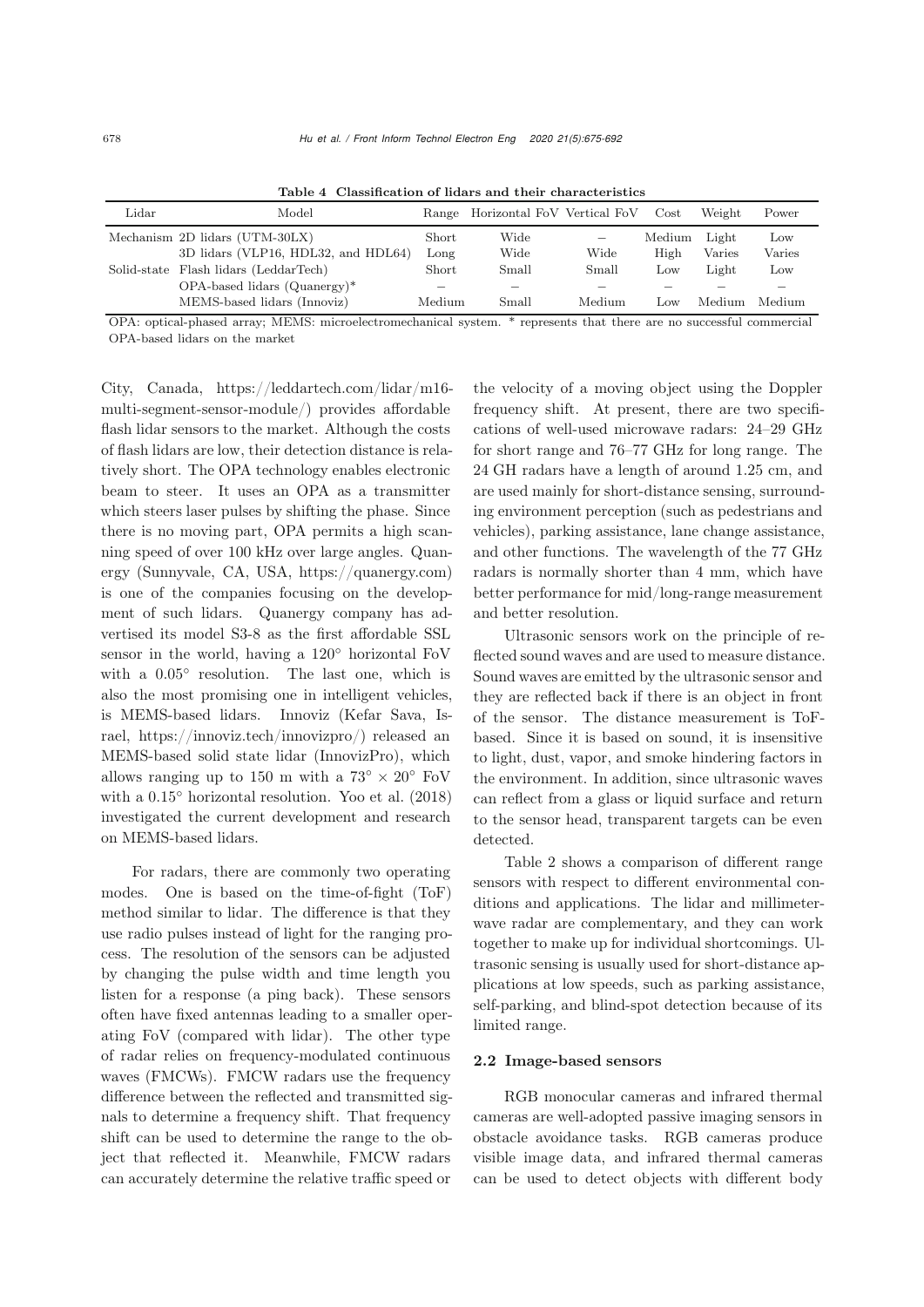surface temperatures based on thermal characteristics. For field scenes, water hazards can be detected with higher robustness using the polarization characteristic of the reflected light. The polarized sensors can detect and filter angles of polarization from reflected and refracted light. In most cases, they are made by adding polarisers in front of a monocular or a stereo camera. Detailed discussion will be given in Section [4,](#page-8-0) where water hazards detection is discussed.

RGB cameras use visible light as their work principle to obtain rich image information. They project the 3D world onto a 2D image plane. Although during this process depth information is lost, rich texture information can be conserved on the image plane. With the development of deep learning methods and improvements in computational ability, many algorithms have brought a faster and easier way to solve the detection and classification problem, and become more practical for implementation in an embedded system (such as intelligent vehicles or drones). However, RGB cameras suffer from illumination and weather degradation, loss of depth information, and the difficulties in computation for large outdoor scenes. In addition, less texture environment will cause cameras to be less efficient. To compensate for the loss of depth information and to obtain the positions of surrounding obstacles from a monocular, the technologies of visual simultaneous localization and mapping (SLAM) and structure from [motion](#page-14-2) [\(SFM\)](#page-14-2) [have](#page-14-2) [been](#page-14-2) [developed](#page-14-2) [\(](#page-14-2)Cadena et al., [2016](#page-14-2)). The core of SLAM and SFM is using multi-view geometry to estimate the motions (rotation and translation) and construct the unknown surrounding environment. Even though these methods can bring localization information of the surroundings, they are robust to large scenes or quick movements.

In March 2018, a self-driving Uber car was involved in a fatal accident, and in May 2018, a Tesla car hit a police car while driving with the autopilot system. Both cars were equipped with fused sensors (the Uber car had visible light cameras, lidars, and radars). Since then, infrared thermal cameras have been discussed a lot because they have better vision in darkness. Furthermore, they perform equally well in daytime, offering redundancy for a RGB camera. In addition, the long-wavelength infrared (LWIR) camera can feel heat instead of seeing light, so it can reduce the impact of occlusion on the classification of obstacles from a cluttered background. The 2016 AWARE Vision Project (AWARE means all-weather all-roads enhanced) tested four different bands on the electromagnetic spectrum (visible RGB, nearinfrared, short-infrared, and LWIR), and evaluated their detection performances in challenging visibility conditions [\(Pinchon et al.](#page-16-1), [2018\)](#page-16-1). The results showed that LWIR cameras can detect pedestrians in full darkness and penetrate better than any other sensors.

# 2.3 Hybrid sensors

RGB-D sensors stand out for their capacity of measuring both color and depth information. Three RGB-D sensors (RGB stereo, structured-light (SL) based, and ToF-based) have been analyzed, and are listed in Table [5.](#page-4-0)

Like the monocular RGB camera, the RGB stereo camera (ZED, developed by Stereolabs, https://www.stereolabs.com/zed/) is a typical passive sensor which catches the reflected light in the environment. The RGB stereo camera works well only under conditions where the light is neither too strong nor too weak and the scenes under detection have rich textures. Stereo cameras work in the same way as the human vision system in inspecting the depth

<span id="page-4-0"></span>Table 5 Comparisons of different types of three-dimensional RGB-D sensors

| Sensor                                               | Type                        | Extrinsic calibraion | Illumination sensibility | Darkness performance |
|------------------------------------------------------|-----------------------------|----------------------|--------------------------|----------------------|
| Stereo vision<br>Structured-light-based<br>ToF-based | Passive<br>Active<br>Active | Yes<br>Yes<br>No     | High<br>Low<br>Low       | No<br>Yes<br>Yes     |
|                                                      |                             |                      |                          |                      |
| Sensor                                               | Outdoor scene               | Depth accuracy       | Image resolution         | Cost                 |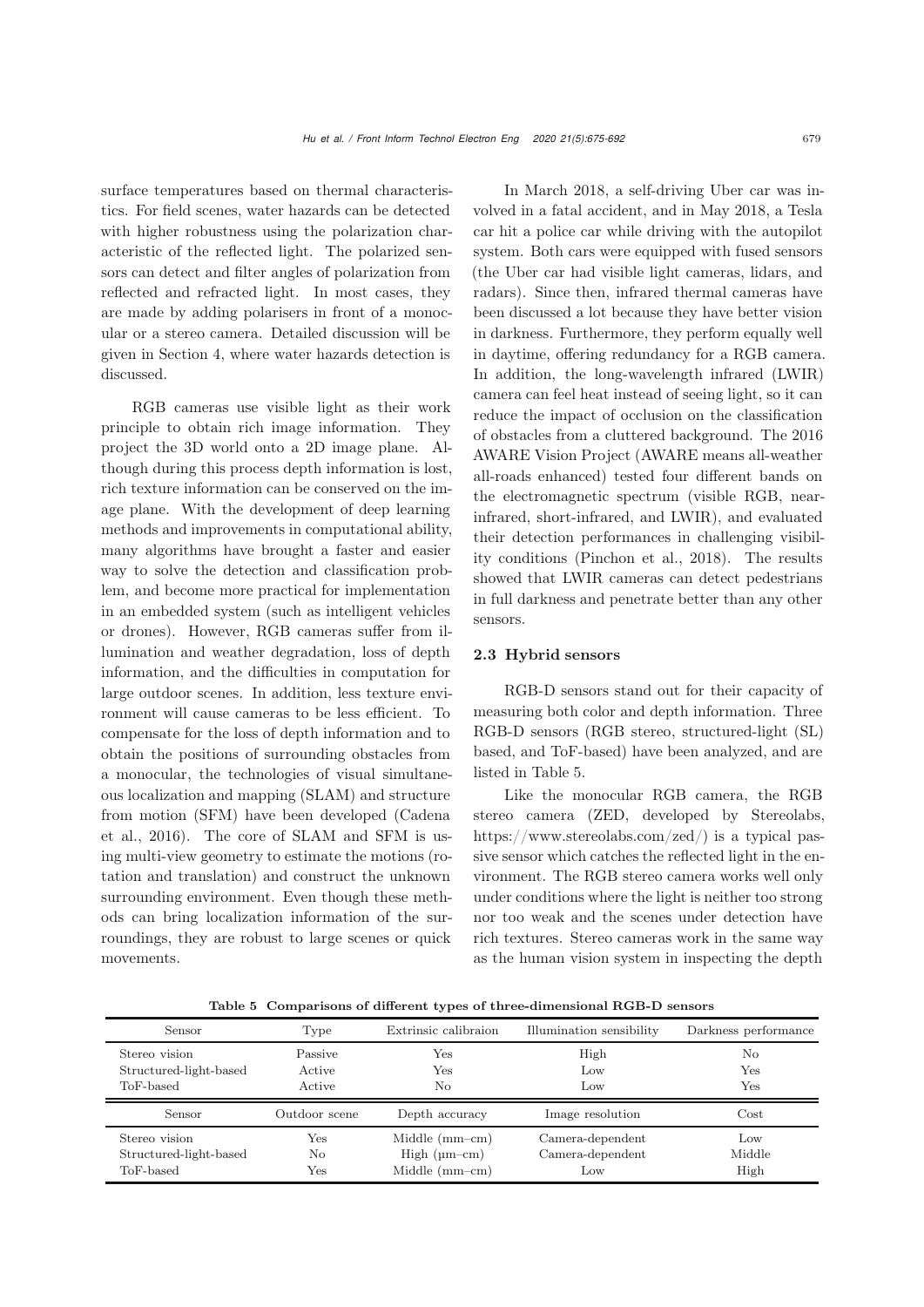information in the scene. The estimate of depth is strongly constrained by the length of the baseline in a stereo camera system. The short distance between two cameras results in a limited depth accuracy, while wide-baseline cameras suffer from more frequent occlusions and partial loss of spatial data [\(Seitz et al., 2006](#page-16-2)). In addition, stereo-based depth estimation is computationally difficult and needs to be implemented along with graphic processing unit (GPU) processors. The SL- and ToF-based cameras are active sensors which emit their own light, so they are more robust in a low-light environment. The purpose of these cameras is to solve the complexity and robustness problem of the matching algorithm in stereo cameras. However, the laser speckle may be submerged under strong light, and thus they are not suitable for outdoor scenes. Finally, the ToF depth cameras emit infrared light and measure the ToF to the observed object for depth measurements. They offer relatively accurate depth information with registered images at rates suitable for real-time applications. However, ToF cameras have low resolution and significant acquisition noises. Kinect I and Kinect II from Microsoft represent the SL- and ToFbased RGB-D cameras, respectively. Kinect I combines a color camera with a depth sensor projecting invisible structured light, while Kinect II couples a color camera with a ToF camera.

# 3 Multisensory fusion methods and comparisons

As described in Section 2, there is no single sensor capable of sensing all the measurements, and an intelligent vehicle needs to precisely perceive in a complex environment. Therefore, people tend to introduce many sensors to complement or verify the information provided.

Khaleghi et al. [\(2013\)](#page-15-1) discussed in depth the data-related problems and multiple fusion methods. They proposed a taxonomy of data fusion methodologies. A more global and comprehensive review has been made by [Lahat et al.](#page-16-3) [\(2015\)](#page-16-3), where they emphasized complementarity as the principal reason to use multi-mode sensors and gave guidelines on how to approach a data fusion problem. [Fourati](#page-15-2) [\(2015\)](#page-15-2) collected the latest data fusion concepts and algorithms as well as many applications, such as intelligent transportation, medical diagnosis, and

robotics. According to these works, there are mainly two purposes of fusion-based methods: redundancy and complementarity. Redundancy uses the same physical measurands from either the heterogenous sensor (range information from radar and lidar) or the same sensor in time series. Redundancy fusion aims at improving the accuracy of the measurements and managing the uncertainty of data by identifying and associating the data to update the confidence level of fused information. Complementary information has two types: one is using different physical measurements (range, color, temperature, etc.) for the same FoV and the other is complementarity of the FoV. Using complementary information can help enrich the representation of the surrounding environment.

Therefore, we review and compare the existing sensor fusion methods in this section. They are divided into three categories: probability-, classification-, and inference-based methods. Table [6](#page-6-0) shows a comparison and applications of the existing fusion methods related to different modalities' fusion.

## 3.1 Probability-based methods

Probability-based methods are built upon the Bayesian recursive rule, which provides a method for computing the posterior (conditional) probability density of the hypothetical state  $x_k$  at time k given the set of measurement  $Z^k = \{z_1, z_2, ..., z_k\}$  and the prior distribution  $p(x_k|Z^k) = \frac{p(z_k|x_k)p(x_k|Z^{k-1})}{p(z_k|Z^{k-1})}$ .  $p(z_k|x_k)$  is called the likelihood function and is based on the given sensor model.  $p(x_k|Z^{k-1})$  is called the prior distribution and stores all the past information. The denominator is a normalizing term to ensure that the probability density function integrates to one.

## 3.1.1 Probabilistic occupancy grids

Probabilistic occupancy grids (POGs) is the simplest approach for implementing Bayesian data fusion. Although simple, the occupancy grid is useful for vehicles' perception tasks: mapping [\(Elfes,](#page-15-3) [1989;](#page-15-3) [Vu, 2009](#page-17-4)), moving object detection [\(Baig et al.,](#page-14-3) [2011](#page-14-3)), and sensor fusion [\(Grabe et al., 2009\)](#page-15-4). The occupancy grids discretize the environment of interest into a grid of equal-size spatial cells. Each cell carries the probability value that represents the occupancy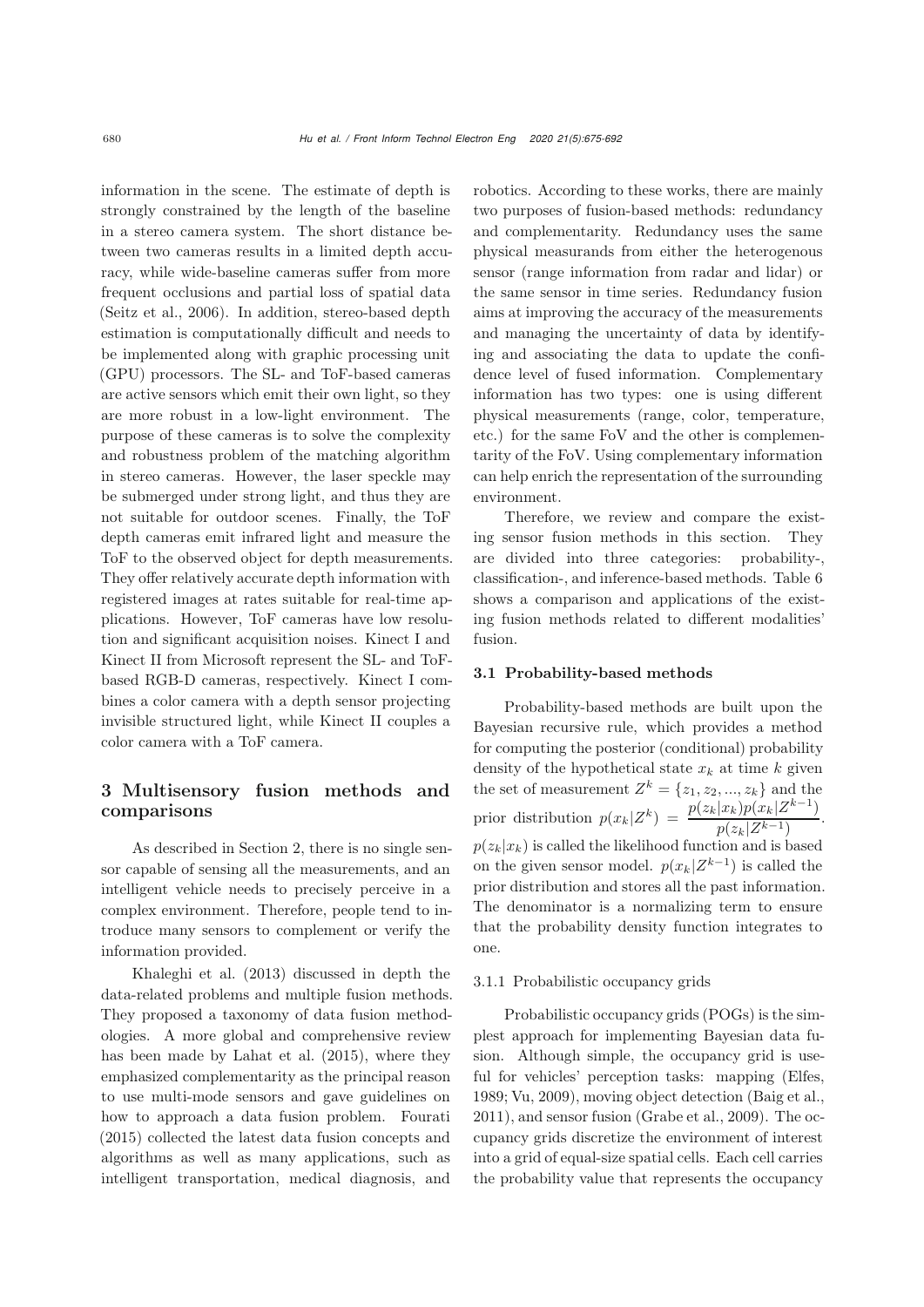| Type                     | Method                       | Reference                                                     | Fusion level         | Main contributions $(+)$ and limitations $(-)$                                                                                                                                                                                                                                         |
|--------------------------|------------------------------|---------------------------------------------------------------|----------------------|----------------------------------------------------------------------------------------------------------------------------------------------------------------------------------------------------------------------------------------------------------------------------------------|
| Probability-<br>based    | Grid map<br>Kalman<br>filter | Sock et al., 2016<br>Cho et al., 2014;<br>Asvadi et al., 2016 | Decision<br>Decision | $+$ Easy implementation for traversable map generation<br>$+$ Ability for non-linear systems<br>- Computationally intractable in high dimensions<br>$+$ Widely adopted and easily implemented for moving<br>object tracking<br>+ Offering an analytical solution to the dynamic system |
|                          | Particle<br>filter           | Liu and Sun, 2012                                             | Decision             | - Limited in handling non-linearities<br>+ Widely adopted and easily implemented for moving<br>object tracking<br>$+$ Being able to deal with non-linearities<br>- More computation burdens than those of KF-based<br>methods                                                          |
| Classification-<br>based | <b>SVM</b>                   | Li QQ et al., 2014                                            | Feature              | + Widely used for road detection<br>$+$ Being able to deal with non-linearities<br>- Hand-selected features<br>- High complexity in large-scale tasks                                                                                                                                  |
|                          | CRF/MRF                      | Häselich et al., 2011;<br>Xiao et al., 2018                   | Decision/<br>Feature | + Widely used for image labeling and point cloud labeling<br>+ Applications for road detection and terrain classification<br>$-$ Complex and time-consuming for energy minimization<br>functions                                                                                       |
|                          | Deep<br>learning             | Chen $XZ$ et al., 2017;<br>Ku et al., 2018                    | Feature              | + Widely used for 3D object detection in urban scenes<br>$+$ No hand-selected features before the classification step<br>$+$ An end-to-end detection process<br>- High storage and computation requirements                                                                            |
| Inference-<br>based      | Fuzzy logic                  | Zhao et al., $2014$ ;<br>Wei et al., 2018                     | Decision             | + Adopted mainly for classification confidence fusion<br>$+$ Intuitive approach to deal with vague data<br>- Choice of good membership functions and fuzzy rules<br>strongly influencing fusion reliability                                                                            |
|                          | Evidence<br>theory           | Chavez-Garcia, 2014;<br>Starr and Lattimer, 2017              | Decision             | $+$ Adopted mainly for classification confidence fusion<br>$+$ Being enable to fuse uncertain and ambiguous data<br>- Inability for fusion of highly conflicting data and<br>incapacity to deal with data imprecision                                                                  |

<span id="page-6-0"></span>Table 6 Fusion method applications and analysis

state of that cell. Usually, a cell can be empty or occupied. To construct a map of the robot world, estimates of the cell state are obtained by interpreting the incoming range readings using probabilistic sensor models. The Bayesian estimator allows the incremental updating of the occupancy grid. The tendency now is to construct a globally consistent map from time series or multiple robots [\(Yue et al.,](#page-17-5) [2017](#page-17-5), [2018\)](#page-17-6). Computational cost of the grid-based fusion method is strongly related to the resolution and the size of the environment, and thus it is more adaptive to situations where dimensions are modest or with certain assumptions to reduce the size of the grid. Several improvements have been made by the occupancy grid method, such as hierarchical (quadtree) grids [\(Bosch et al.](#page-14-4), [2007\)](#page-14-4) , irregular (triangular and pentagonal) grids [\(Azim and Aycard,](#page-14-5) [2012](#page-14-5)), and working on a local map [\(Vu](#page-17-4), [2009](#page-17-4)) to avoid the global map updating process.

#### 3.1.2 Kalman filter

The prior distribution term and normalizing term inside the Bayesian estimator contain integrals that cannot be evaluated analytically. Thus, the Kalman filter (KF) arose as an exact analytical solution under constraints of system dynamics being linear Gaussian. In addition, it is easy to implement a KF because of its simplicity and optimality in a mean-squared error sense. One of the extensions of the KF is the extended KF (EKF) that can be employed when at least the state model or the observation model is non-linear. Another extension version of the KF is the unscented KF (UKF). In the UKF, the probability density is estimated by a deterministic sampling of points which represent the underlying distribution as a Gaussian. The non-linear transformation of these points is intended to approximate the posterior distribution. In the fusion frame, KF-based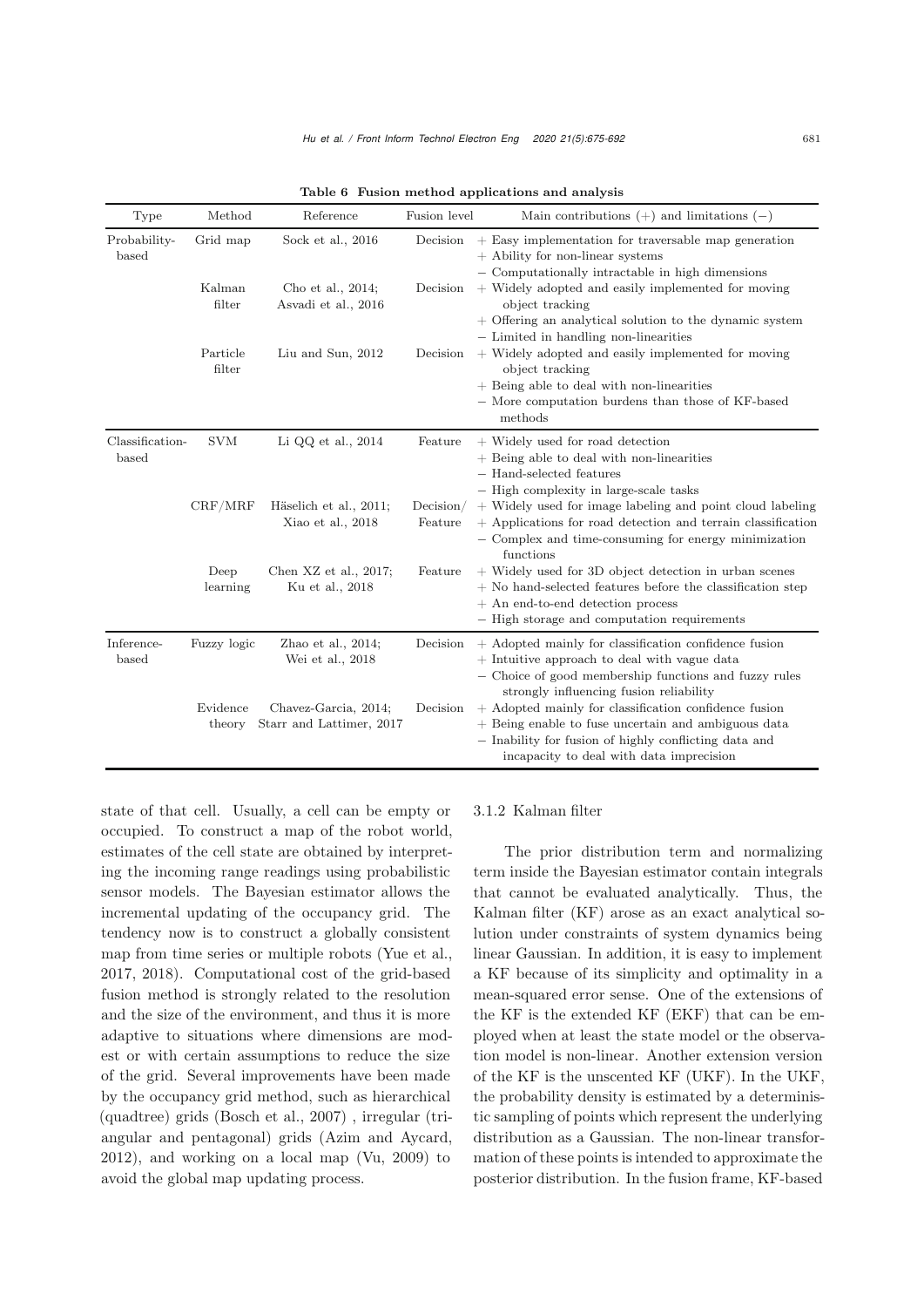methods are often used for dynamic object tracking or SLAM by estimating the motions on time series.

## 3.1.3 Monte-Carlo methods

Monte-Carlo (MC) simulation based methods describe probability density as a set of weighted samples of an underlying state space. They are flexible as they do not make any assumptions regarding the probability densities to be approximated. Sample-based methods can represent general probability densities, so that MC methods are suited for non-linear problems. The Markov chain Monte-Carlo (MCMC) methods and the sequential Monte-Carlo (SMC) methods (also known as particle filters) are two types of MC methods for obtaining the estimate of the optimal state with non-linear non-Gaussian state-space models.

For large data sets, MCMC methods require complete "browsing" of the observations from the initial time to the current time, while SMC methods reduce computational complexity by iteratively involving only the latest observation at the current time. They depend on the sampling of the posterior distribution. Thus, the computation load of SMC methods is at least  $O(N)$ , where N is the number of samples used to approximate the posterior distribution [\(del Moral et al., 2012\)](#page-14-6), while the computation load of the MCMC methods is at least  $O(tN)$ , where t is the discrete time index.

Compared with the EKF, SMC methods are more computationally expensive because they may require a large number of random samples. In other words, the number of samples selected randomly will increase exponentially with the dimension of the state spaces. The disadvantage of this method is that it is difficult to determine the optimal number of particles [\(Gning et al.](#page-15-5), [2007](#page-15-5)).

## 3.2 Classification-based methods

The most commonly used classification method is the support vector machine (SVM), where the features from different sensors are concatenated to a combined feature and then an SVM classifier is trained for a certain object detection. This method is capable of handling both non-linear and nonmonotonic data, producing an intuitive and unique result [\(Burges, 1998](#page-14-7)). However, the internal working process of this method is not clear enough and lacks

the transparency of results. Also, the choice of the kernel function is a problem. In large-scale tasks, it has high complexity and large storage requirements [\(Avidan](#page-14-8), [2004](#page-14-8)).

The conditional random field method and Markov random field method were initially used for image labeling and lidar point labeling. They can be taken as a process of optimizing a probabilistic graphical model, defined as  $\varsigma = (\nu, \varepsilon)$ , where  $\nu = \{X_1, X_2, ..., X_N\}$  is the discrete random variable to be predicted and  $\varepsilon$  defines the neighboring or connectivity bewteen the random variables. According to the Hammersley-Clifford theorem, the posterior distribution probability  $Pr(x|Y)$  over the labelings of the conditional random field (CRF) is a Gibbs distribution. Then, the maximization for the posterior ditribution is turned into minimizing the Gibbs energy function. This is a global optimization and can result in a smooth and accurate prediction.

## 3.3 Inference-based methods

For inference-based methods, the input information is obtained from each individual sensor and has a symbolic representation. The purpose of the fusion is to combine the symbolic representations with associated uncertainty metrics (confidence scores) into a comprehensive decision. For example, a lidar and a camera detect the object in the same position as a pedestrian with different confidence scores, and then two confidence scores are fused to be more reliable by inference-based methods.

The Dempster-Shafer evidence theory is one of these methods. It can clearly model the uncertainty that the Bayesian method cannot properly represent. This method models not only the underlying assumptions but also the composite hypotheses. It is more flexible than the method of probability theory. However, the disadvantage of this method is that as the number of components of the identification framework increases, the computational complexity increases as well. There are still conflicting problems in this method, so the assumption of independent evidence is not necessarily credible, and some scholars have proposed improvements for conflicting evidence [\(Denoeux, 2000;](#page-15-6) [Zhan et al.](#page-17-7), [2009](#page-17-7)).

Fuzzy reasoning is another inference-based method and can handle problems with vague data. It deals with reasoning that is approximate (a value between 0 and 1) rather than exact. It is concerned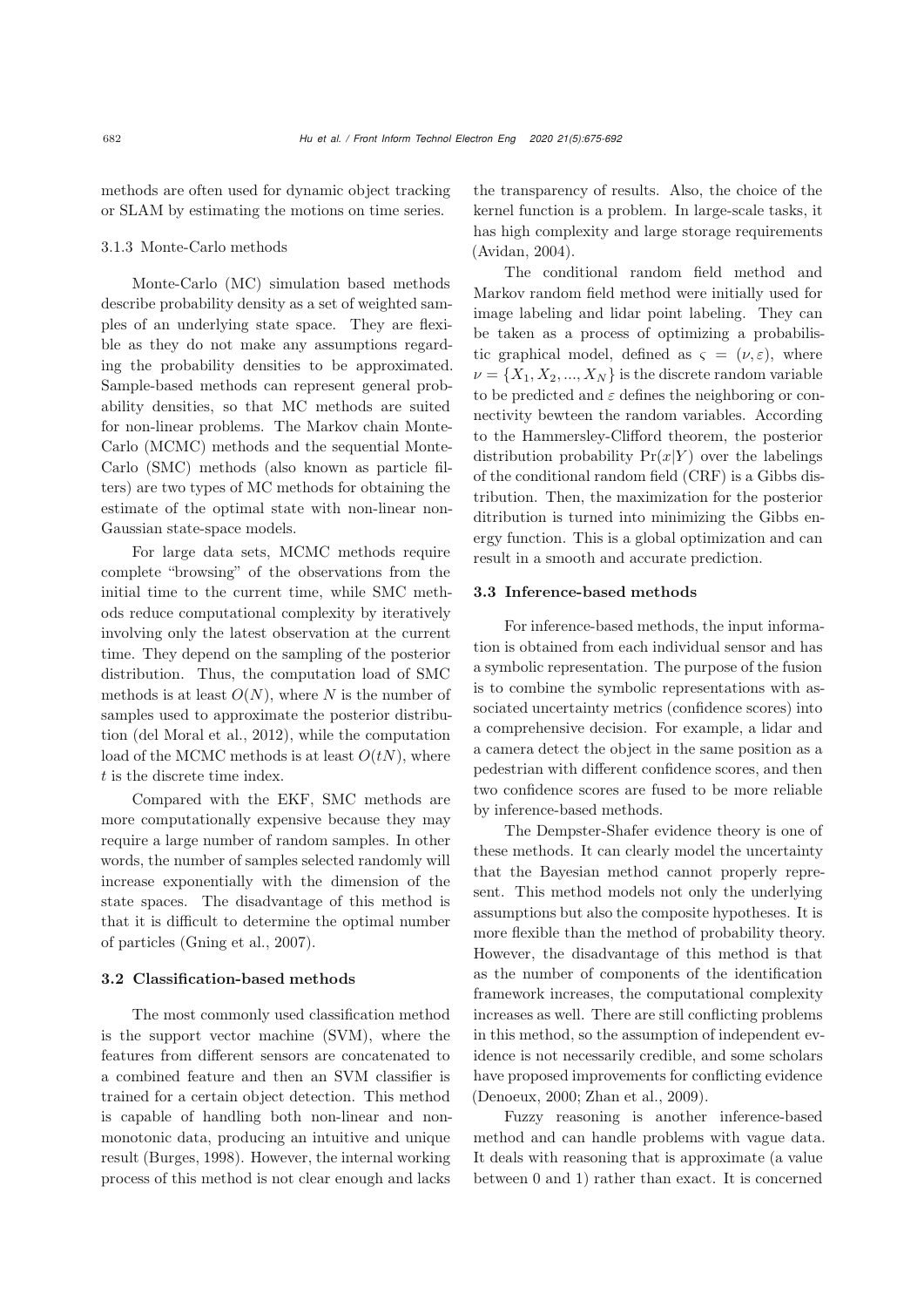with degrees of membership in vaguely defined sets. This degree of set membership indicates the proposition degree of truth. Fuzzy reasoning is widely used in control applications. However, in the fusion area, it is limited with some drawbacks: it is not straightforward to settle good membership functions and fuzzy rules. In addition, fuzzy rules need extensive tests for the verification and validation of the system. This is very important in a vehicle safety system [\(Subramanian et al.](#page-17-8)[,](#page-16-4) [2009](#page-17-8)[;](#page-16-4) Majumder and Pratihar, [2018\)](#page-16-4).

The above classification of the fusion methods is based on their intrinsic working principles. There is another popular way to categorize fusion methods (according to different levels of fusions): raw data level, feature level, and decision level. Raw data can be directly combined if the sensor data is commensurate (i.e., the sensors measure the same physical phenomenon such as two images or two point clouds). In feature level fusion, features from two sensors are combined into one vector for posterior classification [\(Kaempchen et al., 2005](#page-15-7); [Douillard et al.,](#page-15-8) [2009](#page-15-8); [Schneider et al.](#page-16-5), [2010](#page-16-5); [Häselich et al.](#page-15-9), [2011\)](#page-15-9). Raw data level fusion and feature level fusion can be included in the low level fusion category. In this category, fused data should be inside the FoV of all the sensors, thus leading to the limitation that the FoV of the system relies only on the sensor who has the narrowest FoV. Decision level fusion can adjust to this issue. When the sensor data is not commensurate, feature level fusion or decision level fusion will be adopted. In feature level fusion, features are extracted from different sources and combined into a single feature vector with concatenation operati[ons](#page-15-10) [\(Su et al.](#page-17-9)[,](#page-15-10) [2015](#page-17-9)[;](#page-15-10) [Cai et al.](#page-14-9)[,](#page-15-10) [2016](#page-14-9)[;](#page-15-10) Hosang et al., [2016\)](#page-15-10). Decision level fusion combines a series of sensor preliminary determined information (entity's location, label, or other attributes). Typical methods in this level contain weighted decision methods, fuzzy logic algorithms, the Bayesian inference, and the Dempster-Shafer theory [\(Seraji, 2003](#page-17-10); [Shirkhodaie et al., 2005](#page-17-11); [Wei et al.](#page-17-12), [2018](#page-17-12)). One of the most recent studies on beacon detection in an industrial environment combines the detections from the camera and a sparse lidar (eight beams) to realize the fusion [\(Wei et al.](#page-17-12), [2018\)](#page-17-12). First, [Wei et al.](#page-17-12) [\(2018\)](#page-17-12) separately used the two sensors to realize beacon detection. Then, they used a neural network to transform the bounding box from camera detection

to the range and angle information in the lidar coordinate. Next, they fused the confidence scores from each sensor in one frame by fuzzy logic theory. Their method has the advantage of reducing the false positive detections. Another well-adopted method to detect the obstacle in an outdoor environment is the Bayes inference. [Sock et al.](#page-17-13) [\(2016\)](#page-17-13) used a lidar and a camera to generate an individual drivability map and then fused it onto a 2D probability grid map using Bayes' rules.

# <span id="page-8-0"></span>4 Prototype systems and applications for obstacle detection in diverse environments

In this section, an obstacle detection system architecture is presented, and then the prototype systems are reviewed with different obstacle types and environmental conditions.

## 4.1 System architecture

The overall architecture of the obstacle detection system based on multi-sensor fusion methods is illustrated in Fig. [1.](#page-8-1) The overall system is composed of four independent units as follows:

1. Data acquisition unit. This unit is responsible for acquiring and storing raw sensor information.



<span id="page-8-1"></span>Fig. 1 Architecture of a multi-sensor fusion obstacle detection system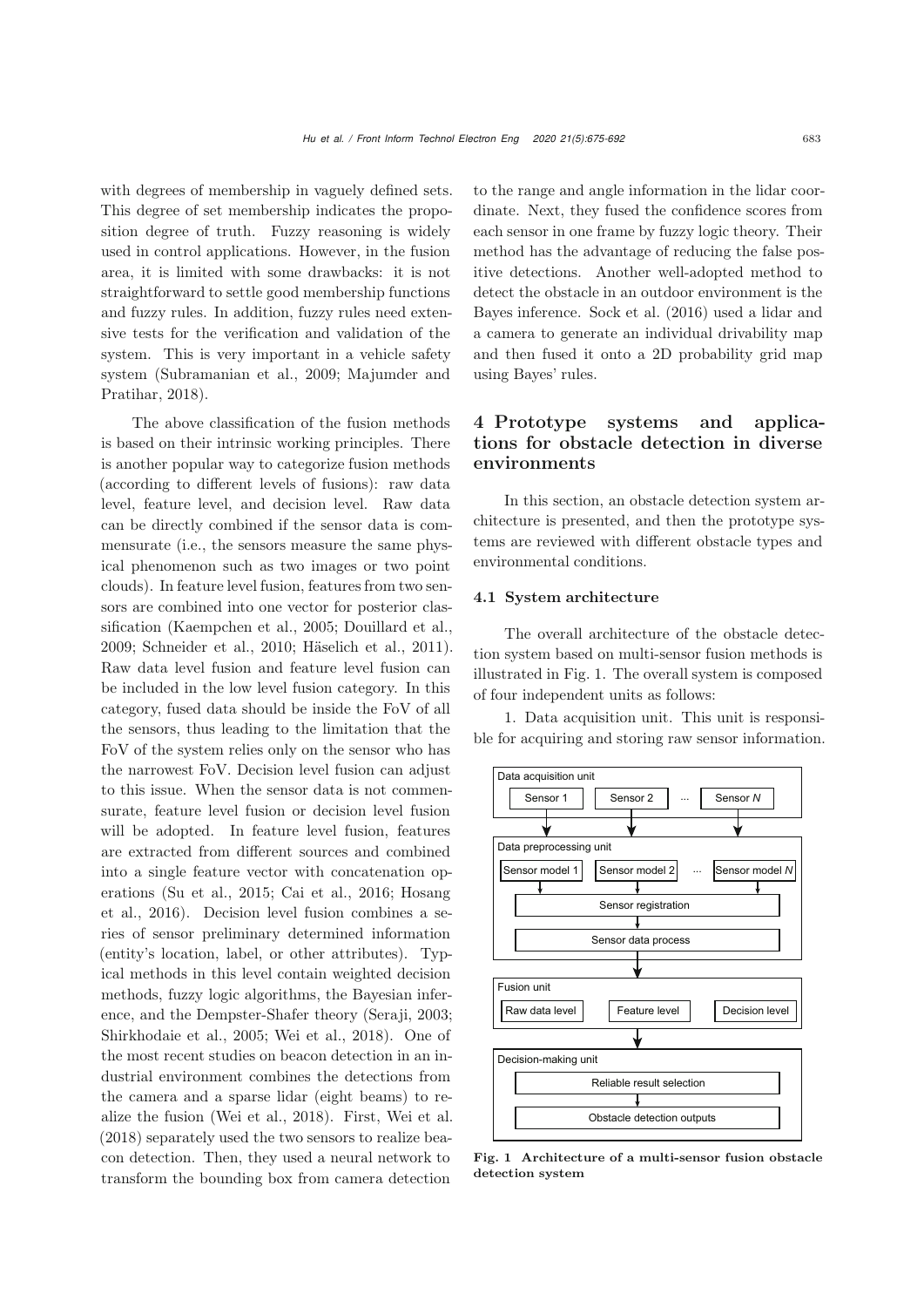It has multiple sensors as its inputs. These sensors acquire and store their raw sensor data via an interface. This unit runs independently of any other unit.

2. Data preprocessing unit. This unit receives the sensor raw data from the data acquisition unit. Extrinsic calibration is obtained to do sensor registration and data association.

3. Fusion unit. This unit performs raw data level fusion, feature level fusion, and decision level fusion on the appropriate pre-processed sensor data at different levels as needed.

4. Decision-making unit. This unit selects and determines good fusion results for obstacle detection tasks based on the results given by the multi-sensor fusion output, and then passes the obstacle information (such as locality, label, size, and velocity) to other modules in an automated system (such as the path planning or control modules).

# 4.2 Applications with different types of obstacles

For off-road environments, UGVs will encounter not only vehicle-human obstacles, but also many irregular ones. Vehicle-human detection has been widely researched for on-road scenes, and therefore the related algorithms can be easily transferred for off-road vehicle-human detection. To give a comprehensive coverage of all obstacles, in this subsection, we briefly review several on-road detection algorithms, point out their limitations, and analyze off-road detection algorithms according to the categorized types of obstacles.

For vehicle-human detection, the system tends to require high sensing abilities because a single failure of detection or misclassification can cause dramatic accidents. A wide horizontal FoV is necessary because incidents can come from any direction in complex and cluttered urban areas. It can be seen from [Cho et al.](#page-14-10) [\(2014](#page-14-10)) that the horizontal FoV has

been well covered with the multi-mode sensor configuration. However, for irregular obstacles in off-road scenes, it is difficult to figure out the semantic information of each obstacle because of their variety. The main concern is to obtain more accurate estimates of location and size for obstacle avoidance, path planning, and navigation. Comparisons considering obstacle types can been found in Table [7.](#page-9-0)

## 4.2.1 On-road obstacle detection

Perceiving the city-scene environment usually consists of two parts: One is to realize road detection and the other is to detect, recognize, and track the vehicles and pedestrians. For road detection, multisenso[r](#page-15-11) [fusion](#page-15-11) [methods](#page-15-11) [have](#page-15-11) [been](#page-15-11) [widely](#page-15-11) [used](#page-15-11) [\(](#page-15-11)Hu et al., [2014](#page-15-11); [Li QQ et al., 2014;](#page-16-6) [Xiao et al., 2018\)](#page-17-14). [Hu et al.](#page-15-11) [\(2014](#page-15-11)) proposed lidar-camera-based road detection and segmentation, but they used the two sensors separately. They analyzed and processed the lidar data for ground seed extraction, while road detection and segmentation were dominated by a camera. [Li QQ et al.](#page-16-6) [\(2014\)](#page-16-6) combined a 2D lidar and a camera and proposed robust road detection by feature level fusion. Another state-of-the-art method has been proposed by [Xiao et al.](#page-17-14) [\(2018](#page-17-14)). They suggested a novel hybrid-CRF-based fusion method to improve the performance of road detection.

For on-road obstacle detection, tremendous work has been done for single sensor detections. Lidar-based metho[ds](#page-16-7) [have](#page-16-7) [been](#page-16-7) [well](#page-16-7) [developed](#page-16-7) [\(](#page-16-7)Montemerlo and Thrun, [2006](#page-16-7)[;](#page-14-11) [Hadsell et al., 2010](#page-15-12)[;](#page-14-11) Bogoslavskyi and Stachniss, [2017;](#page-14-11) [Siritanawan et al.,](#page-17-15) [2017](#page-17-15); [Zhou and Tuzel, 2018\)](#page-17-16). The Voxelnet Network [\(Zhou and Tuzel, 2018](#page-17-16)) developed by the Apple team is one of the latest methods for potential dynamic obstacle detection (human and vehicles) in both t[he](#page-16-7) [city](#page-16-7) [scene](#page-16-7) [and](#page-16-7) [field](#page-16-7) [area.](#page-16-7) Montemerlo and Thrun [\(2006\)](#page-16-7) introduced a multi-grid representation method using several maps with different resolutions to improve the performance of obstacle detection

<span id="page-9-0"></span>Table 7 Comparisons of detection requirements for on-road and off-road scenes

| Scene      | Ability required by perception                          | Potential dynamic obstacle | Potential static obstacle                                                                  |
|------------|---------------------------------------------------------|----------------------------|--------------------------------------------------------------------------------------------|
| $On$ -road | Road/Lane detection;<br>obstacle detection in all views | Vehicles; pedestrians      | Infrastructure; traffic signs                                                              |
| Off-road   | Unknown obstacle detection;<br>balance of range; FoV    | Vehicles; pedestrians      | Convex (rock, tree, and slope);<br>concave (ditch, hole, slope, and pit);<br>water hazards |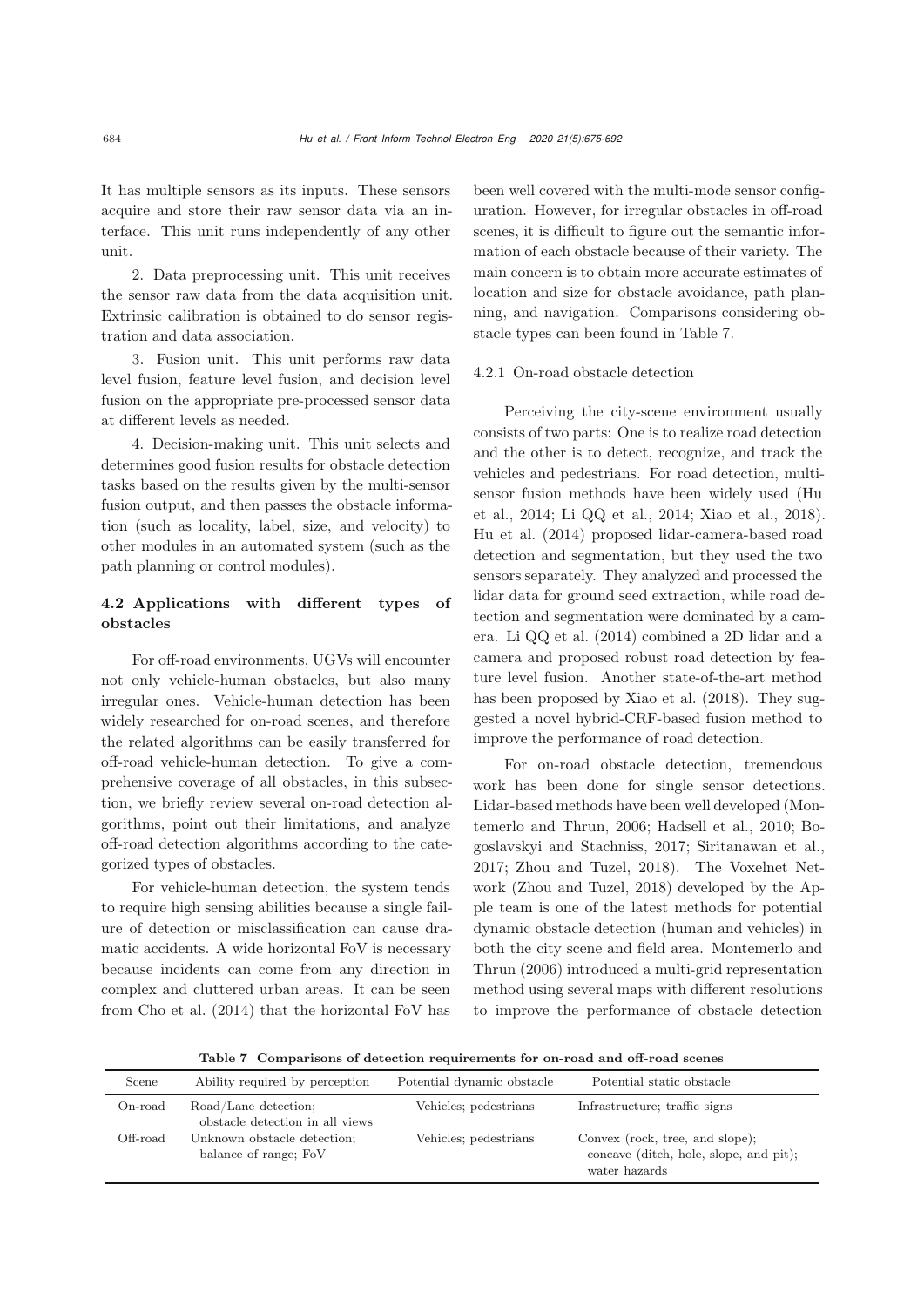for urban structures. To accurately estimate the terrain, [Hadsell et al.](#page-15-12) [\(2010](#page-15-12)) proposed an algorithm to reconstruct 3D surfaces. The main disadvantage of these methods is that their high computational burden makes them hard to satisfy real-time requirements. [Bogoslavskyi and Stachniss](#page-14-11) [\(2017](#page-14-11)) proposed an efficient point cloud segmentation method based on the range image. The point cloud is segmented directly by processing raw lidar measurements, so the speed is fast and not limited to different types of obstacle. [Siritanawan et al.](#page-17-15) [\(2017](#page-17-15)) proposed a real-time 3D clustering algorithm for non-uniform and sparse lidar point cloud. In particular, their work can bring more robustness to key point extraction for SLAM applications.

Visible-light cameras were adopted in positive obstacle de[tection](#page-16-8) [\(Labayrade et al.](#page-15-13)[,](#page-16-8) [2002](#page-15-13)[;](#page-16-8) Pfeiffer and Franke, [2011](#page-16-8)). [Labayrade et al.](#page-15-13) [\(2002](#page-15-13)) proposed the concept of "V-disparity" to simplify obstacle detection on the road surface. In the "V-parallax" space, road planes and obstacles are described as piecewise linear curves and vertical lines, respectively, whi[ch](#page-16-8) [become](#page-16-8) [easy](#page-16-8) [to](#page-16-8) [distinguish.](#page-16-8) Pfeiffer and Franke [\(2011\)](#page-16-8) proposed the concept of "Stixel," where obstacles are represented as columnar pixels. This reduces the influence of noise and improves the stability of the detection system. As for lidar-camera fusion, extrinsic calibration is a fundamental step and has always drawn a lot of attention. Most works correspond to the points viewed by the two sensors and use various checkboard patterns (García-Moreno et al., 2013; Gong et al., 2013a, 2013b; Levinson and Thrun, 2013; Napier et al., 2013; Park et al., 2014; Castorena et al., 2016). These methods require the lidar data have a certain density to ensure the detection of certain points. After extrinsic detection, a transformation matrix will be gained from a lidar space to a camera space.

For most detection methods for vehicles and pedestrians, a common fusion process of camera and lidar is like this: lidar data will generate the region of interests (RoIs) on the image by extrinsic calibration and then an image-based segmentation and detection method is used, and the vehicles and pedestrians will be detected [\(Premebida and Nunes](#page-16-9), [2013](#page-16-9); [García et al.](#page-15-14), [2014;](#page-15-14) [Zhao et al.](#page-17-17), [2014;](#page-17-17) [Rubaiyat et al.,](#page-16-10) [2018](#page-16-10)).

The above methods work well in the urban environment because the features in cities are human

designed, so it is easier for sensors to detect the corners or other types of features. However, they are not robust enough against varying and complicated obstacles in an unknown environment such as a field. In the following, we will discuss off-road obstacle detection by classifying the obstacles into three types: convex obstacles (tree, slope, and hill), concave obstacles (pit, holes, and ditches), and water hazards.

#### 4.2.2 Convex obstacle detection

Convex obstacle detection in the field differs from the city scene, where there are no wellstructured roads but different types of terrain and where the shapes and sizes of obstacles have no common characteristics. In this case, terrain classification draws attention because it is adaptive to the field scenes and the prediction will be a traversibility map. This is enough for obstacle avoidance and path planing in the field. Like the city scene, researchers first developed single-sensor-based methods. For example, [Matthies et al.](#page-16-11) [\(1995](#page-16-11)) proposed a stereo vision based approach for UGV navigation. Radars have a strong penetrating ability and can work well in bad weather. [Jing et al.](#page-15-15) [\(2013\)](#page-15-15) used the relationship between Doppler shift and obstacle height to analyze the height image characteristics of flat ground, convex obstacles, and pits. Based on this, a Doppler-feature-based method was proposed to estimate the height of the obstacle and to classify the obstacle. Although this method can work all day, the detection distance is not long and the accuracy is not high. Therefore, it is hard for millimetre wave radar detection alone to replace the accurate lidar detection methods, so it is common to fuse the millimeter wave radar to improve the adaptability to weather. Sensor-fusion-based methods are mainly for traversibility map generation. There are usually several vague classes for classification, such as road, rough road, obstacles, and unknowns. [Shinzato et al.](#page-17-18) [\(2014\)](#page-17-18) used a lidar-camera-based approach, in which the lidar points are projected onto the image plane, but the feature used for obstacle classification is derived from the height information of lidar points regardless of the pixel information. [Sock et al.](#page-17-13) [\(2016\)](#page-17-13) used a lidar and a camera to generate a traversibility map separately and then fused them by Bayesian inference. [Häselich et al.](#page-15-9) [\(2011](#page-15-9)) realized feature level fusion based on a 2D grid map.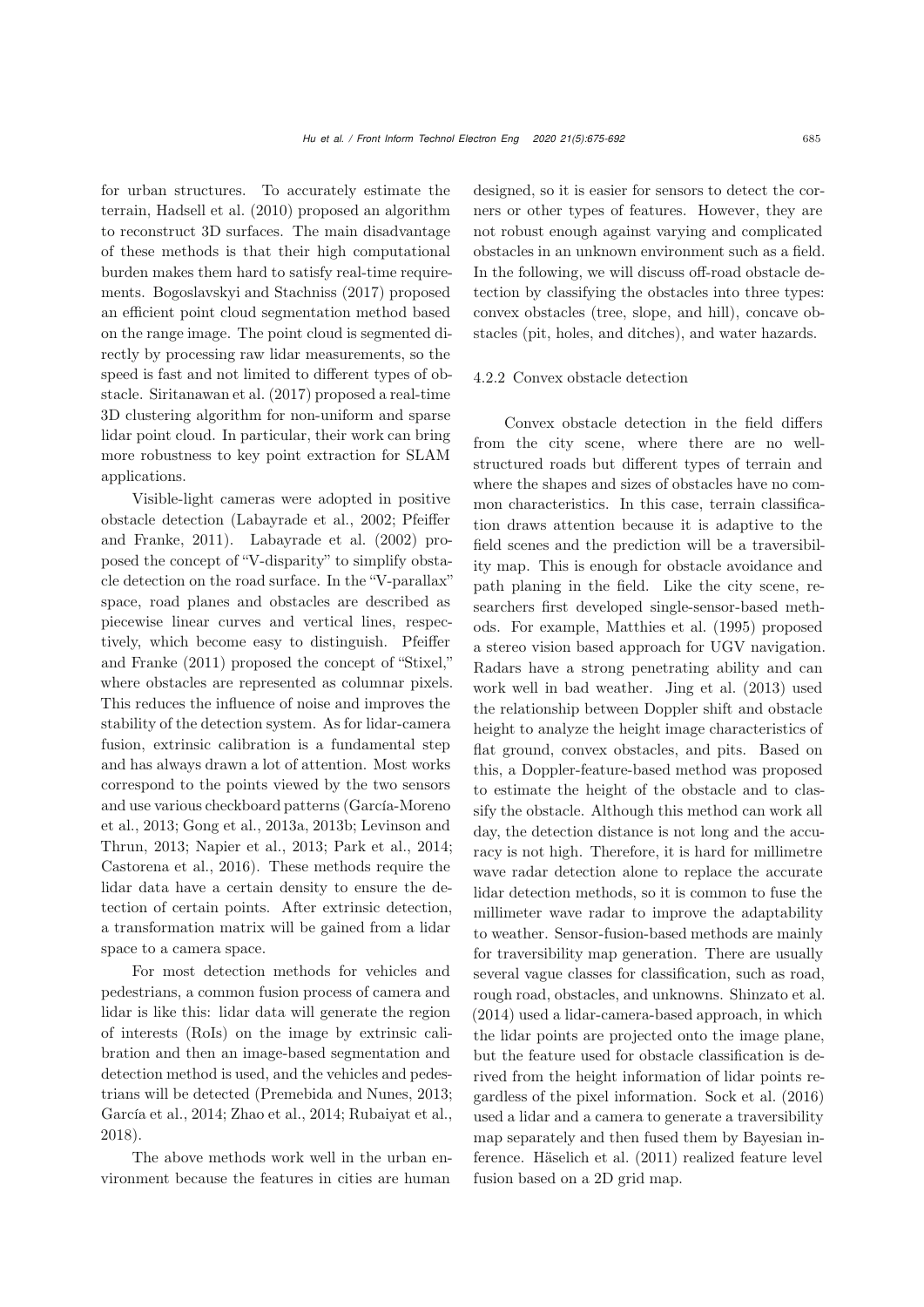#### 4.2.3 Concave obstacle detection

Concave obstacles are difficult to detect in general because of their negative nature. Infrared thermal cameras can be used to detect concave obstacles by measuring their temperature difference in the environment. [Matthies and Rankin](#page-16-12) [\(2003](#page-16-12)) used a thermal infrared camera to detect concave obstacles. However, this method is applicable only when the temperature difference is large at night because the surface temperatures of the ground and the pit are almost the same during the day. For lidar sensors, [Larson and Trivedi](#page-16-13) [\(2011](#page-16-13)) proposed a lidar-based method for concave obstacle detection, which uses mainly geometric features of the contour of concave obstacles. Then, these features are sent to an SVM classifier to detect the obstacles. [Morton and Olson](#page-16-14) [\(2011\)](#page-16-14) distinguished the negative obstacles from the positive ones by defining the height-length-density (HDL) measure. [Fernández et al.](#page-15-16) [\(2012](#page-15-16)) used differences of height on adjacent points to identify the negative slope of speed humps. [Chen L et al.](#page-14-12) [\(2017\)](#page-14-12) proposed a lidar histogram to combine road detection, convex obstacle detection, and concave obstacle detection into one framework. On this histogram, 3D travelable segments can be projected into a straight line. Two types of obstacles are separately projected above and under the line, thereby transforming the road and obstacle detection problem into a linear classification problem in a 2D space.

However, since the laser can be reflected repeatedly in the pit, the observation information may be lost. Thus, the research tendency is to combine lidars with other sensors for better concave obstacle detection. [Bajracharya et al.](#page-14-13) [\(2013](#page-14-13)) used a gridmap-based method to represent the negative obstacles from stereo data. They considered the difference between the maximum and minimum elevations in adjacent grid cells. [Karunasekera et al.](#page-15-17) [\(2017\)](#page-15-17) proposed a new method to detect the negative obstacles and saliency on the ground plane using a stereo camera.

## 4.2.4 Water hazard detection

In the field, vehicles often face water hazards. Water can cause various destructive effects such as a short circuit of the vehicle. At the same time, various field roads are often on soil, and it is possible that the vehicle is trapped in a muddy area and cannot be pulled out by itself. Therefore, water hazard is an important issue that must be considered for UGVs. A color-imagery-based scheme was proposed by [Matthies et al.](#page-16-15) [\(2003\)](#page-16-15) who have suggested, for still water, a mixture of Gaussian models to train a classifier on water regions in an RGB color space. However, this method is easily influenced by light and shadow. It works well only when sky is the main component reflected by the water.

Polarization cameras can be easily made by combining a normal monocular camera and a linear polarizer filter. They use the polarization of the reflected light in the outdoor water environment to realize the detection of water hazards. The visualization of water detection by an infrared polarization camera is shown in Fig. [2.](#page-11-0) Water hazards can be detected by a comparison of polarization degree and similarity of the polar[ization](#page-16-16) [phases.](#page-16-16) [It](#page-16-16) [is](#page-16-16) [good](#page-16-16) [at](#page-16-16) [detection](#page-16-16) [\(](#page-16-16)Sarwal et al., [2004\)](#page-16-16) but requires three cameras with a good calibration, and the computational cost is high. [Yamada et al.](#page-17-19) [\(2005](#page-17-19)) proposed the polarized light to distinguish the wet and dry roads and to give more detailed data, but the experimental data is based only on the structured roads. [Iqbal et al.](#page-15-18) [\(2009](#page-15-18)) surveyed several detection of water hazards based on different sensors, including a visible-light camera, a short-wave infrared camera, a thermal infrared camera, lidars, and polarization cameras, and compared sensor characteristics for water detection.



<span id="page-11-0"></span>Fig. 2 Water detected by a polarization infrared camera: (a) raw image from the infrared camera; (b) polarization phase image; (c) degree of polarization; (d) pseudo color image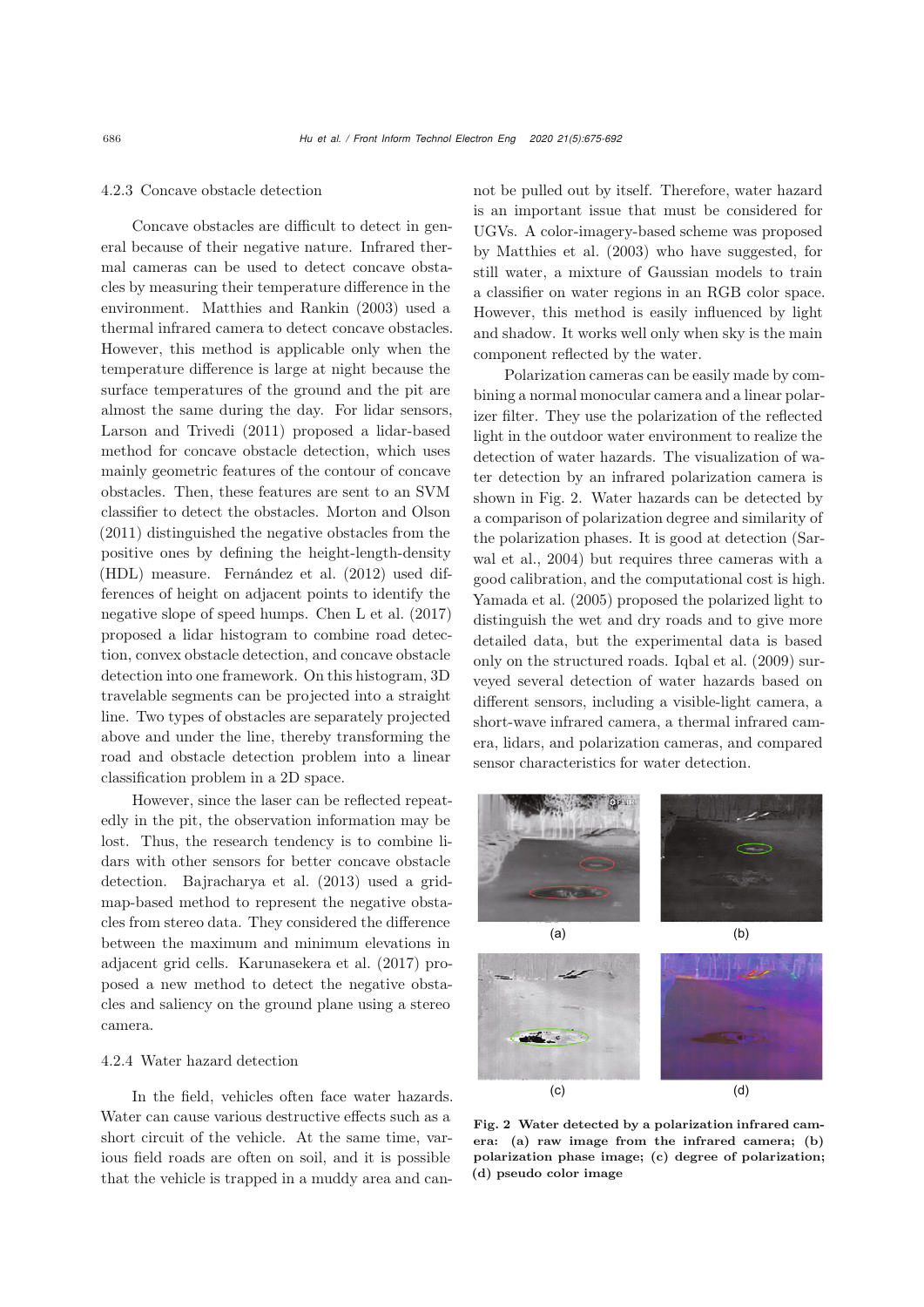#### 4.3 Applications for adverse environments

#### 4.3.1 Low visibility detection

Obstacle detection in low visibility environments has been investigated for years. Low visibility arises in scenes without enough light or with too much smoke. Sensing ability decreases rapidly as the visibility gets lower for the RGB cameras. Thermal cameras are considered as a replacement in such cases and have been combined with other sensors to improve [the](#page-16-17) [detection](#page-16-17) [results](#page-16-17) [in](#page-16-17) [applications.](#page-16-17) Liu and Sun [\(2012](#page-16-17)) fused color images and thermal images for object tracking. Color images are more effective than thermal images when the objects are at "thermal crossover," while thermal cameras are more adaptive to poor lighting conditions. A survey about these two sensor fusion methods and applications has been performed by [Ma et al.](#page-16-18) [\(2019](#page-16-18)). It gives a very comprehensive view of image-based fusion methods and a well-constructed series of evaluation standards for fusion results. Thermal-visible imag[es](#page-15-19) [were](#page-15-19) [used](#page-15-19) [to](#page-15-19) [detect](#page-15-19) pedestrians (González et al., [2016\)](#page-15-19). [González et al.](#page-15-19) [\(2016\)](#page-15-19) created their own thermal-visible image dataset (CVC-14) to evaluate pedestrian detectors with a number of combinations of three factors: visible/far-infrared (FIR) modalities, pedestrian models, and lighting conditions. Then, they used the Korea Advanced Institute of Science and Technology (KAIST) multispectrum pedestrian dataset [\(Hwang et al.](#page-15-20), [2015](#page-15-20)) to compare single-sensor results with the sensor fusion results at daytime and at night. For solving smoke scene detection problems, several fusion systems were propose[d](#page-15-21) [especially](#page-15-21) [for](#page-15-21) [the](#page-15-21) [fire](#page-15-21) [environment](#page-15-21) [\(](#page-15-21)Kim JH et al., [2015;](#page-15-21) [Starr and Lattimer, 2017](#page-17-20)). [Kim JH et al.](#page-15-21) [\(2015\)](#page-15-21) proposed a fusion system of the stereo infrared camera and a radar sensor. The stereo infrared camera is to obtain the 3D obstacle information using a disparity map and an FMCW radar obtained in parallel multi-object detection. Then, these two results are combined by calculating the correspondence of obstacles detected by each sensor. When the obstacles are matched, the distance information will be extracted from the radar which is more accurate. [Starr and Lattimer](#page-17-20) [\(2017\)](#page-17-20) combined a thermal camera with a 3D lidar. In their work, two sensors detect objects separately and then adopt the evidential fusion method (Dempster-Shafer theory) to obtain a good result. [Zhang et al.](#page-17-21) [\(2018\)](#page-17-21) first proposed a twostep method to realize extrinsic calibration between a 3D lidar and a thermal camera. With the extrinsic calibration parameters obtained from this work, the fusion algorithms between these two sensors are not limited to the decision level and can be extended for feature level fusion.

## 4.3.2 Adverse weather detection

Rain, snow, and fog can decrease performance for both cameras and lidars. More and more researchers tend to combine other sensors to ensure system security in bad weather using sensors such as radars. The extrinsic calibration of radar and camera was proposed by [Kim J et al.](#page-15-22) [\(2018\)](#page-15-22). Since radars have good performance for rain and snow conditions, [Radecki et al.](#page-16-19) [\(2016\)](#page-16-19) fused radars, cameras, and lidars, and proposed a perception algorithm for tracking and classification under different weather conditions. They evaluated the performances of different combinations of these three sensors (camera+lidar, camera+radar, lidar+radar, and camera+lidar+radar) under different weather conditions, and the experimental results proved that the full set of the three sensors can bring the best detection and classification results. [Wang JG et al.](#page-17-22) [\(2018\)](#page-17-22) took radars as a primary sensor and vision as a second sensor to help correct the false positives from radars and obtain classification information. Their method has shown good results for vehicle detection during heavy rain.

# 5 Emerging technologies and challenges

The intelligent control of unmanned vehicles is greatly constrained by the sensing and communication technologies. More and more efforts have been devoted to the emerging technologies, such as Internet of Things (IoT), vehicle networks, low-cost highprecision sensors, and cooperative detection systems, to enhance the capability of environment perception. Most of them are still under development with a lot of technological barriers and challenges to overcome.

## 5.1 Internet of Things

IoT is involved in a wide range of applications. Within the scope of obstacle detection, it is worth mentioning that the vehicle-to-infrastructure (V2I)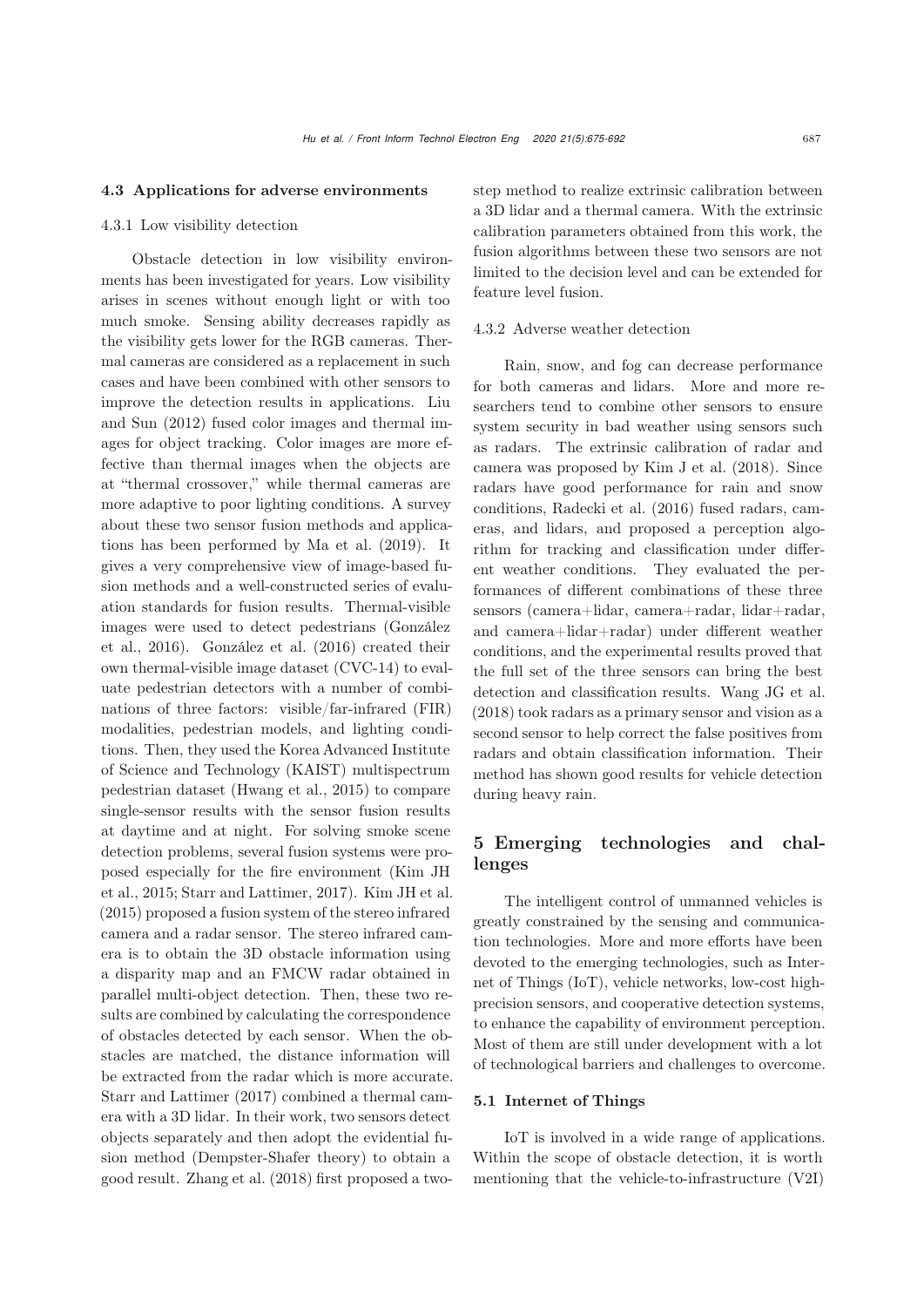and vehicle-to-vehicle (V2V) technologies improve transportation safety in the urban area surrounded by infrastructures and dense traffic. V2I communication can provide a network for on-road information collection such as traffic lights, speed limits, and road signs. Similarly, V2V communication allows vehicles to share data, such as vehicle localization, intention to change lanes, and data acquired by some onboard sensors with other vehicles. [Müller et al.](#page-16-20) [\(2016](#page-16-20)) proposed a cooperative localization fusion method based on onboard radar and V2V communication. A review on ranging sensors and cooperative techniques for relative positioning of vehicles was given by [Müller](#page-16-21) [\(2017\)](#page-16-21). In the following year, [Tian et al.](#page-17-23) [\(2018](#page-17-23)) first used connected vehicle identity information to improve the accuracy of data association and to evaluate their approach on real-world collected data. Besides vehicle tracking, [Fukatsu and Sakaguchi](#page-15-23) [\(2019\)](#page-15-23) presented a protocol aiming at improving the safety of vehicle overtaking. Simulation results showed that with cooperative driving technology, it is possible to safely realize overtaking with a higher velocity. Also, their work gives an analysis of suitable bandwidth for this cooperation in real time.

## 5.2 Reliable wireless communication

Wireless communication technologies assure the transference of data between multiple agents in a limited period. The adoption and deployment of various wireless communication technologies depend on the applications in the field of cooperative perception. For example, safe driving requires a short data communication latency. Therefore, dedicated short range communication is employed because it enables ADVs to communicate with their neighbor vehicles in a range up to 1000 m by periodically broadcasting [cooperative](#page-15-24) [awareness](#page-15-24) [messages](#page-15-24) [\(CAMs\)](#page-15-24) [\(](#page-15-24)Kenney, [2011\)](#page-15-24). The use of other wireless communication technologies, such as WiFi, LTE, WiMAX, allows longer range communication at a lower price. Such technologies can be used on applications such as traffic data collection or forward collision warning, since these applications do not require a very short latency. [Dey et al.](#page-15-25) [\(2016\)](#page-15-25) compared and evaluated the performances of different wireless networks. However, V2V gives opportunities for attackers to pass false data [\(Raya and Hubaux, 2007](#page-16-22); [Lim and Tuladhar](#page-16-23), [2019\)](#page-16-23) when trusted authorities and infrastructures are not available.

#### 5.3 Sensor technologies

Although sensor technologies have been widely developed for low-cost high-efficiency sensors, there are still difficulties in using them in the real world. For example, SSLs are good replacements for mechanical lidars, but at this level, they do not guarantee the same performance as the traditional ones because of low resolution and less data. For concave obstacle detection, the existing methods discussed in Section [4](#page-8-0) are still limited to single-modality sensors. These methods are less efficient in dealing with long-range detection, and thus people turn to a new sensor type named ground-based interferometric synthetic aperture radar (InSAR) [\(Wang J et al.,](#page-17-24) [2016\)](#page-17-24). However, ground-based InSARs are cumbersome. According to the best of our knowledge, there is no commercial ground-based InSAR for ground vehicles.

## 5.4 Asynchronous information fusion

As presented in Section [4,](#page-8-0) multi-sensor-based methods have attracted a lot of attention for adverse environments, but the work is still not sufficient to deal with multiple heterogeneous sensors in real time, which are usually asynchronous. For ADVs, real-time detection is crucial for safe driving but many studies can achieve only fewer than 10 frames per second [\(Chen XZ et al., 2017;](#page-14-14) [Ku et al.](#page-15-26), [2018;](#page-15-26) [Zhou and Tuzel, 2018\)](#page-17-16). Further improvements are required for quick and reliable detection algorithms. Temporal fusion is another useful and common way to increase continuity and reliability of the detection because it takes advantages of temporal information. Unfortunately, only a few studies have put emphasis on it [\(Zhao et al., 2014](#page-17-17); [Sock et al.,](#page-17-13) [2016](#page-17-13)).

## 5.5 Heterogeneous platform cooperation

Unmanned aerial vehicles (UAVs) and UGVs often [collaborate](#page-16-24) [in](#page-16-24) [certain](#page-16-24) [high-risk](#page-16-24) [missions](#page-16-24) [\(](#page-16-24)Li JQ et al., [2016](#page-16-24); [Arbanas et al.](#page-14-15), [2018](#page-14-15); [Nguyen et al., 2018\)](#page-16-25). UAVs are often used to cover large areas but they cannot precisely localize ground features. UGVs can accurately locate the ground features but the mobility is limited to the terrain conditions and infrastructures. The prior information offered by UAVs can be used by UGVs for localization of the obstacles and path planning. Thus, this cooperation can bring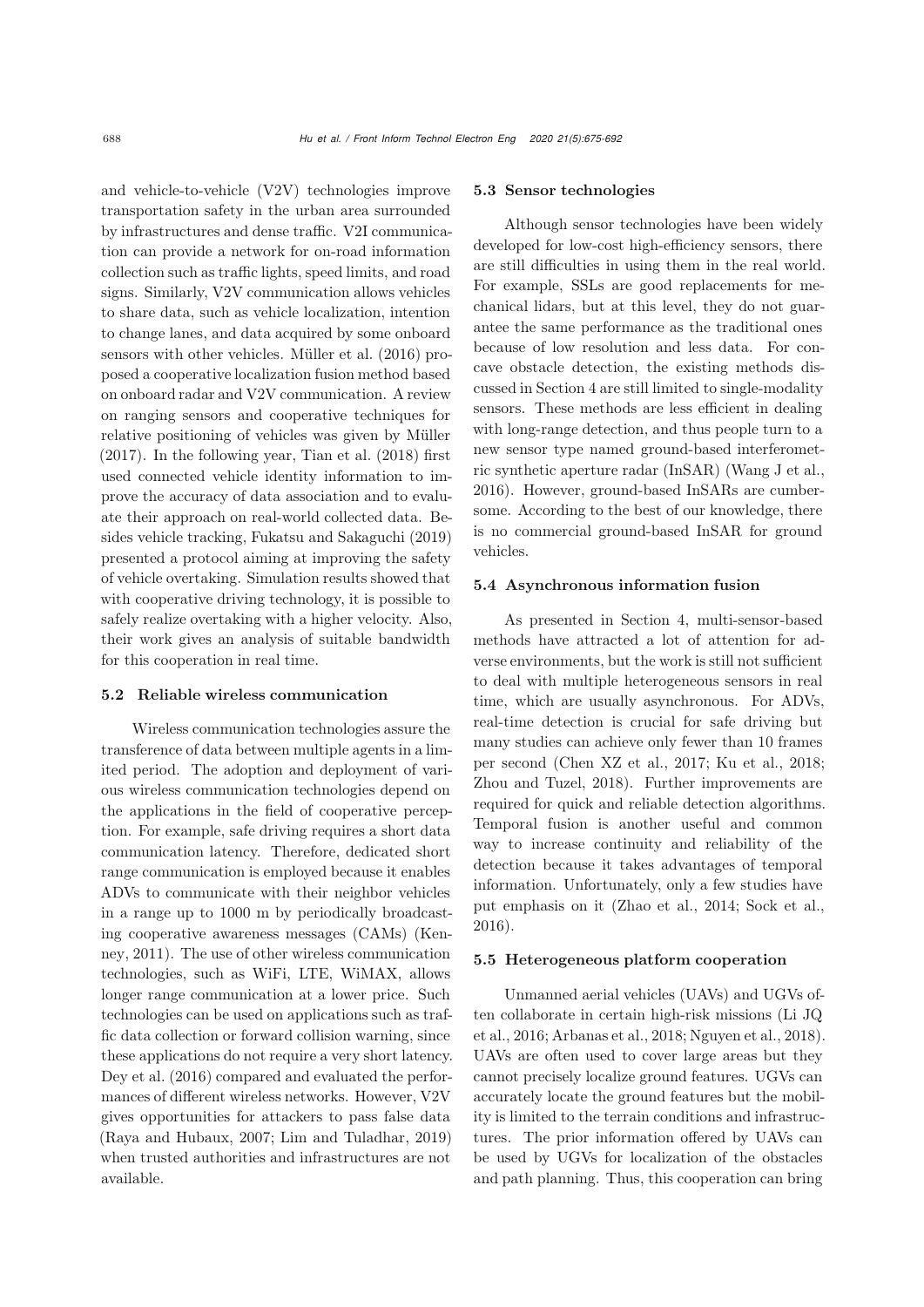higher visibility to the environment and is worthy of investigation.

# 6 Summary

In this paper, we reviewed obstacle detection methods and applications based on multi-sensor fusion for intelligent ground vehicles in off-road environments. Advantages and disadvantages of commonly used detection sensors, multi-sensor configurations, fusion methods, obstacles, and suitable environments were analyzed and compared. The architecture of the multi-sensor fusion obstacle detection system was presented, followed by a review of the existing prototype systems and their applications. Finally, the integration of emerging technologies for obstacle detection tasks was discussed and future challenges for obstacle detection were suggested.

#### Contributors

Jin-wen HU guided and designed the research. Bo-yin ZHENG and Ce WANG drafted the manuscript. Chun-hui ZHAO and Xiao-lei HOU collected the relevant materials. Quan PAN and Zhao XU helped organize the manuscript. Jin-wen HU revised and finalized the paper.

#### Compliance with ethics guidelines

Jin-wen HU, Bo-yin ZHENG, Ce WANG, Chun-hui ZHAO, Xiao-lei HOU, Quan PAN, and Zhao XU declare that they have no conflict of interest.

#### References

<span id="page-14-15"></span>Arbanas B, Ivanovic A, Car M, et al., 2018. Decentralized planning and control for UAV-UGV cooperative teams. *Auton Robot*, 42(8):1601-1618.

https://doi.org/10.1007/s10514-018-9712-y

- <span id="page-14-0"></span>Arnold E, Al-Jarrah OY, Dianati M, et al., 2019. A survey on 3D object detection methods for autonomous driving applications. *IEEE Trans Intell Trans Syst*, 20(10):3782- 3795. https://doi.org/10.1109/TITS.2019.2892405
- Asvadi A, Girão P, Peixoto P, et al., 2016. 3D object tracking using RGB and LIDAR data. IEEE 19th Int Conf on Intelligent Transportation Systems, p.1255-1260. https://doi.org/10.1109/ITSC.2016.7795718
- <span id="page-14-1"></span>Aufrère R, Gowdy J, Mertz C, et al., 2003. Perception for collision avoidance and autonomous driving. *Mechatronics*, 13(10):1149-1161.

https://doi.org/10.1016/S0957-4158(03)00047-3

<span id="page-14-8"></span>Avidan S, 2004. Support vector tracking. *IEEE Trans Patt Anal Mach Intell*, 26(8):1064-1072.

https://doi.org/10.1109/TPAMI.2004.53

<span id="page-14-5"></span>Azim A, Aycard O, 2012. Detection, classification and tracking of moving objects in a 3D environment. IEEE

Intelligent Vehicles Symp, p.802-807. https://doi.org/10.1109/IVS.2012.6232303

<span id="page-14-3"></span>Baig Q, Aycard O, Vu TD, et al., 2011. Fusion between laser and stereo vision data for moving objects tracking in intersection like scenario. IEEE Intelligent Vehicles Symp, p.362-367.

https://doi.org/10.1109/IVS.2011.5940576

<span id="page-14-13"></span>Bajracharya M, Ma J, Malchano M, et al., 2013. High fidelity day/night stereo mapping with vegetation and negative obstacle detection for vision-in-the-loop walking. IEEE/RSJ Int Conf on Intelligent Robots and Systems, p.3663-3670.

https://doi.org/10.1109/IROS.2013.6696879

- <span id="page-14-11"></span>Bogoslavskyi I, Stachniss C, 2017. Efficient online segmentation for sparse 3D laser scans. *PFG J Photogramm Remote Sens Geoinform Sci*, 85(1):41-52. https://doi.org/10.1007/s41064-016-0003
- <span id="page-14-4"></span>Bosch A, Zisserman A, Munoz X, 2007. Representing shape with a spatial pyramid kernel.  $6<sup>th</sup>$  ACM Int Conf on Image and Video Retrieval, p.401-408. https://doi.org/10.1145/1282280.1282340
- <span id="page-14-7"></span>Burges CJC, 1998. A tutorial on support vector machines for pattern recognition. *Data Min Knowl Discov*, 2(2):121- 167. https://doi.org/10.1023/A:1009715923555
- <span id="page-14-2"></span>Cadena C, Carlone L, Carrillo H, et al., 2016. Past, present, and future of simultaneous localization and mapping: toward the robust-perception age. *IEEE Trans Robot*, 32(6):1309-1332.
	- https://doi.org/10.1109/TRO.2016.2624754
- <span id="page-14-9"></span>Cai ZW, Fan QF, Feris RS, et al., 2016. A unified multi-scale deep convolutional neural network for fast object detection. Proc 14th European Conf on Computer Vision, p.354-370.

https://doi.org/10.1007/978-3-319-46493-0\_22

- Castorena J, Kamilov US, Boufounos PT, 2016. Autocalibration of lidar and optical cameras via edge alignment. Proc Int Conf on Acoustics, Speech and Signal Processing, p.2862-2866. https://doi.org/10.1109/ICASSP.2016.7472200
- Chavez-Garcia RO, 2014. Multiple Sensor Fusion for Detection, Classification and Tracking of Moving Objects in Driving Environments. PhD Thesis, Université de Grenoble, Grenoble, France.
- <span id="page-14-12"></span>Chen L, Yang J, Kong H, 2017. Lidar-histogram for fast road and obstacle detection. Proc IEEE Int Conf on Robotics and Automation, p.1343-1348. https://doi.org/10.1109/ICRA.2017.7989159
- <span id="page-14-14"></span>Chen XZ, Ma HM, Wan J, et al., 2017. Multi-view 3D object detection network for autonomous driving. Proc IEEE Conf on Computer Vision and Pattern Recognition, p.6526-6534.

https://doi.org/10.1109/CVPR.2017.691

- <span id="page-14-10"></span>Cho H, Seo YW, Kumar BVKV, et al., 2014. A multi-sensor fusion system for moving object detection and tracking in urban driving environments. Proc IEEE Int Conf on Robotics and Automation, p.1836-1843. https://doi.org/10.1109/ICRA.2014.6907100
- <span id="page-14-6"></span>del Moral P, Doucet A, Jasra A, 2012. An adaptive sequential Monte Carlo method for approximate Bayesian computation. *Stat Comput*, 22(5):1009-1020. https://doi.org/10.1007/s11222-011-9271-y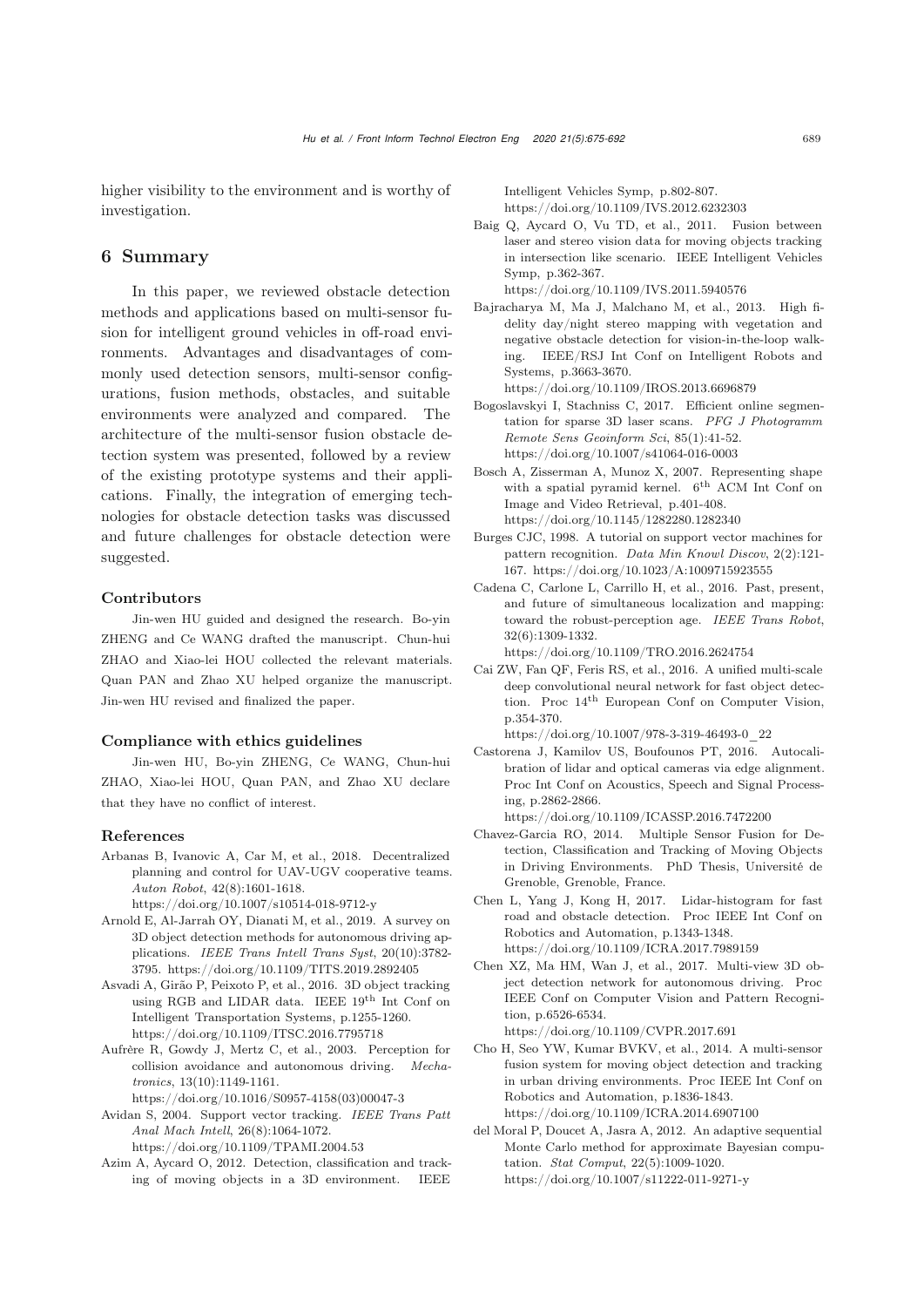<span id="page-15-6"></span>Denoeux T, 2000. A neural network classifier based on Dempster-Shafer theory. *IEEE Trans Syst Man Cybern Part A*, 30(2):131-150.

https://doi.org/10.1109/3468.833094

- <span id="page-15-25"></span>Dey KC, Rayamajhi A, Chowdhury M, et al., 2016. Vehicleto-vehicle (V2V) and vehicle-to-infrastructure (V2I) communication in a heterogeneous wireless network performance evaluation. *Trans Res Part C*, 68(7):168- 184. https://doi.org/10.1016/j.trc.2016.03.008
- <span id="page-15-8"></span>Douillard B, Brooks A, Ramos F, 2009. A 3D laser and vision based classifier. Int Conf on Intelligent Sensors, Sensor Networks and Information Processing, p.295-300. https://doi.org/10.1109/ISSNIP.2009.5416828
- <span id="page-15-3"></span>Elfes A, 1989. Using occupancy grids for mobile robot perception and navigation. *Computer*, 22(6):46-57. https://doi.org/10.1109/2.30720
- <span id="page-15-16"></span>Fernández C, Gavilán M, Llorca DF, et al., 2012. Free space and speed humps detection using lidar and vision for urban autonomous navigation. Proc IEEE Intelligent Vehicles Symp, p.698-703.

https://doi.org/10.1109/IVS.2012.6232255

- <span id="page-15-2"></span>Fourati H, 2015. Multisensor Data Fusion: from Algorithms and Architectural Design to Applications. CRC Press, Boca Raton, USA. https://doi.org/10.1201/b18851
- <span id="page-15-23"></span>Fukatsu R, Sakaguchi K, 2019. Millimeter-wave V2V communications with cooperative perception for automated driving. IEEE 89th Vehicular Technology Conf, p.1-5. https://doi.org/10.1109/VTCSpring.2019.8746344
- <span id="page-15-14"></span>García F, García J, Ponz A, et al., 2014. Context aided pedestrian detection for danger estimation based on laser scanner and computer vision. *Expert Syst Appl*, 41(15): 6646-6661. https://doi.org/10.1016/j.eswa.2014.04.034
- García-Moreno AI, Gonzalez-Barbosa JJ, Ornelas-Rodriguez FJ, et al., 2013. LIDAR and panoramic camera extrinsic calibration approach using a pattern plane. Proc 5th Mexican Conf on Pattern Recognition, p.104-113. https://doi.org/10.1007/978-3-642-38989-4\_11
- <span id="page-15-5"></span>Gning A, Abdallah F, Bonnifait P, 2007. A new estimation method for multisensor fusion by using interval analysis and particle filtering. Proc IEEE Int Conf on Robotics and Automation, p.3844-3849. https://doi.org/10.1109/ROBOT.2007.364068
- Gong XJ, Lin Y, Liu JL, 2013a. Extrinsic calibration of a 3D LIDAR and a camera using a trihedron. *Opt Laser Eng*, 51(4):394-401.

https://doi.org/10.1016/j.optlaseng.2012.11.015

- Gong XJ, Lin Y, Liu JL, 2013b. 3D LIDAR-camera extrinsic calibration using an arbitrary trihedron. *Sensors*, 13(2): 1902-1918. https://doi.org/10.3390/s130201902
- <span id="page-15-19"></span>González A, Fang Z, Socarras Y, et al., 2016. Pedestrian detection at day/night time with visible and FIR cameras: a comparison. *Sensors*, 16(6):820. https://doi.org/10.3390/s16060820
- <span id="page-15-4"></span>Grabe B, Ike T, Hoetter M, 2009. Evaluation method of grid based representation from sensor data. Proc IEEE Intelligent Vehicles Symp, p.1245-1250. https://doi.org/10.1109/IVS.2009.5164461
- <span id="page-15-12"></span>Hadsell R, Bagnell JA, Huber D, et al., 2010. Space-carving kernels for accurate rough terrain estimation. *Int J Robot Res*, 29(8):981-996. https://doi.org/10.1177/0278364910369996
- <span id="page-15-9"></span>Häselich M, Arends M, Lang D, et al., 2011. Terrain classification with Markov random fields on fused camera and 3D laser range data. Proc 5th European Conf on Mobile Robots, p.153-158.
- <span id="page-15-10"></span>Hosang J, Benenson R, Dollár P, et al., 2016. What makes for effective detection proposals? *IEEE Trans Patt Anal Mach Intell*, 38(4):814-830. https://doi.org/10.1109/TPAMI.2015.2465908
- <span id="page-15-11"></span>Hu X, Rodriguez FSA, Gepperth A, 2014. A multi-modal system for road detection and segmentation. Proc IEEE Intelligent Vehicles Symp, p.1365-1370. https://doi.org/10.1109/IVS.2014.6856466
- <span id="page-15-20"></span>Hwang S, Park J, Kim N, et al., 2015. Multispectral pedestrian detection: benchmark dataset and baseline. Proc IEEE Conf on Computer Vision and Pattern Recognition, p.1037-1045.

https://doi.org/10.1109/CVPR.2015.7298706

- <span id="page-15-18"></span>Iqbal M, Morel M, Meriaudeau F, 2009. A survey on outdoor water hazard detection. 5<sup>th</sup> Int Conf on Information and Communication Technology and Systems, p.33-39.
- <span id="page-15-15"></span>Jing X, Du ZC, Li F, 2013. Obstacle detection by Doppler frequency shift. *Electron Sci Technol*, 26(8):57-60 (in Chinese).

https://doi.org/10.3969/j.issn.1007-7820.2013.08.018

- <span id="page-15-7"></span>Kaempchen N, Buehler M, Dietmayer K, 2005. Feature-level fusion for free-form object tracking using laserscanner and video. Proc IEEE Intelligent Vehicles Symp, p.453- 458. https://doi.org/10.1109/IVS.2005.1505145
- <span id="page-15-17"></span>Karunasekera H, Zhang H, Xi T, et al., 2017. Stereo vision based negative obstacle detection. Proc $13^{\rm th}$  IEEE Int Conf on Control and Automation, p.834-838. https://doi.org/10.1109/ICCA.2017.8003168
- <span id="page-15-24"></span>Kenney JB, 2011. Dedicated short-range communications (DSRC) standards in the United States. *Proc IEEE*, 99(7):1162-1182.

https://doi.org/10.1109/JPROC.2011.2132790

<span id="page-15-1"></span>Khaleghi B, Khamis A, Karray FO, et al., 2013. Multisensor data fusion: a review of the state-of-the-art. *Inform Fus*, 14(1):28-44.

https://doi.org/10.1016/j.inffus.2011.08.001

<span id="page-15-22"></span>Kim J, Han DS, Senouci B, 2018. Radar and vision sensor fusion for object detection in autonomous vehicle surroundings. Proc $\rm{IEEE}$   $10^{\rm{th}}$  Int Conf on Ubiquitous and Future Networks, p.76-78. https://doi.org/10.1109/ICUFN.2018.8436959

<span id="page-15-21"></span>Kim JH, Starr JW, Lattimer BY, 2015. Firefighting robot stereo infrared vision and radar sensor fusion for imag-

ing through smoke. *Fire Technol*, 51(4):823-845. https://doi.org/10.1007/s10694-014-0413-6

- <span id="page-15-0"></span>Krafcik J, 2018. Where the Next 10 Million Miles Will Take Us at Waymo. https://santansun.com/2018/10/23/ where-the-next-10-million-miles-will-take-us-at-waymo/ [Accessed on Jan. 15, 2020].
- <span id="page-15-26"></span>Ku J, Mozifian M, Lee J, et al., 2018. Joint 3D proposal generation and object detection from view aggregation. Proc IEEE/RSJ Int Conf on Intelligent Robots and Systems, p.1-8.

https://doi.org/10.1109/IROS.2018.8594049

<span id="page-15-13"></span>Labayrade R, Aubert D, Tarel JP, 2002. Real time obstacle detection in stereovision on non flat road geometry through "V-disparity" representation. Proc IEEE Intelligent Vehicle Symp, p.646-651. https://doi.org/10.1109/IVS.2002.1188024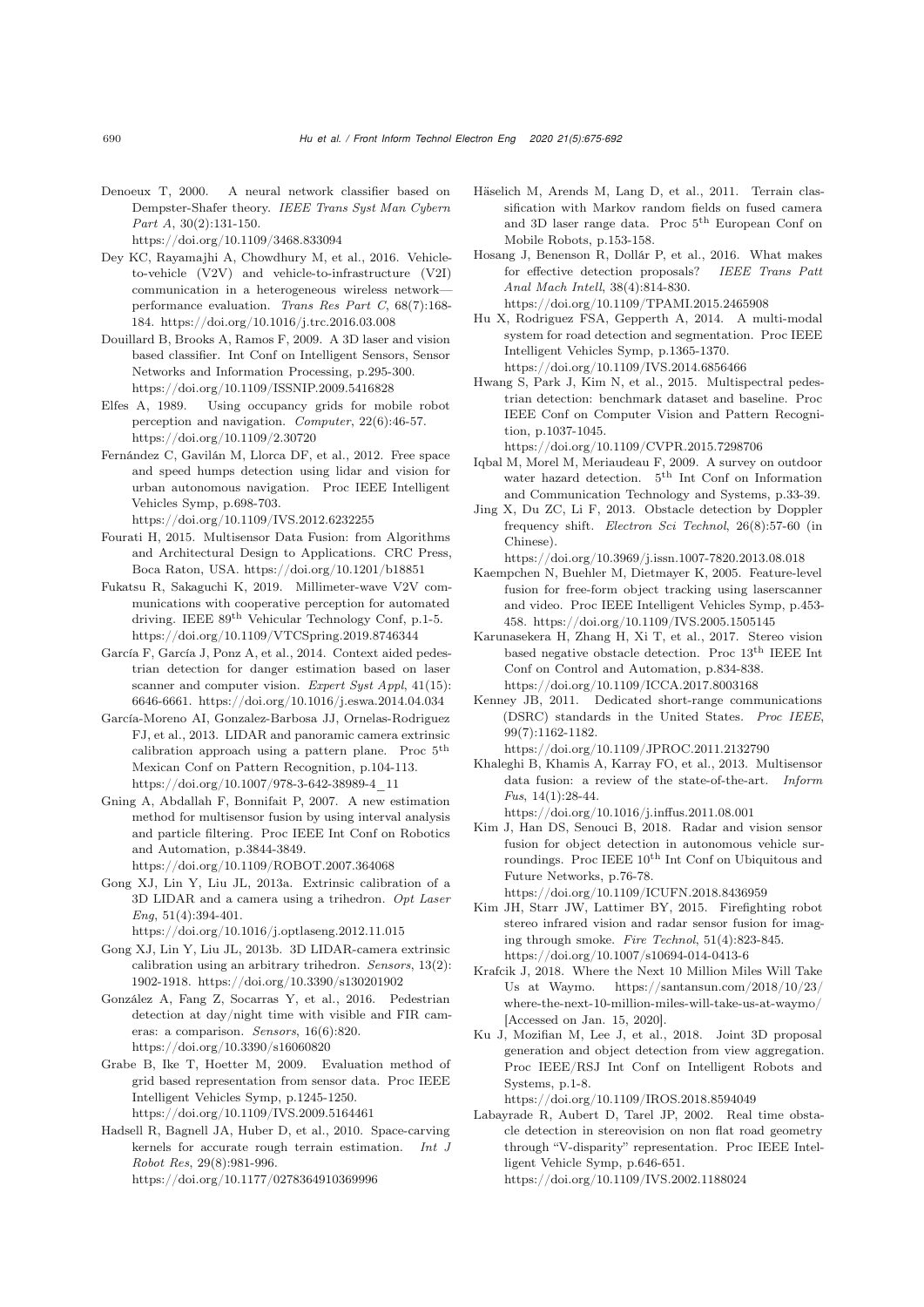<span id="page-16-3"></span>Lahat D, Adali T, Jutten C, 2015. Multimodal data fusion: an overview of methods, challenges, and prospects. *Proc IEEE*, 103(9):1449-1477.

https://doi.org/10.1109/JPROC.2015.2460697

- <span id="page-16-13"></span>Larson J, Trivedi M, 2011. Lidar based off-road negative obstacle detection and analysis. Proc $14^{\rm th}$  Int IEEE Conf on Intelligent Transportation Systems, p.192-197. https://doi.org/10.1109/ITSC.2011.6083105
- Levinson J, Thrun S, 2013. Automatic online calibration of cameras and lasers. Proc Robotics: Science and Systems, p.1-8. https://doi.org/10.15607/RSS.2013.IX.029
- <span id="page-16-24"></span>Li JQ, Deng GQ, Luo CW, et al., 2016. A hybrid path planning method in unmanned air/ground vehicle (UAV/UGV) cooperative systems. *IEEE Trans Veh Technol*, 65(12):9585-9596.

https://doi.org/10.1109/TVT.2016.2623666

- <span id="page-16-6"></span>Li QQ, Chen L, Li M, et al., 2014. A sensor-fusion drivableregion and lane-detection system for autonomous vehicle navigation in challenging road scenarios. *IEEE Trans Veh Technol*, 63(2):540-555. https://doi.org/10.1109/TVT.2013.2281199
- Li THS, Yeh YC, Wu JD, et al., 2010. Multifunctional intelligent autonomous parking controllers for carlike mobile robots. *IEEE Trans Ind Electron*, 57(5):1687- 1700. https://doi.org/10.1109/TIE.2009.2033093
- <span id="page-16-23"></span>Lim K, Tuladhar KM, 2019. LIDAR: lidar information based dynamic V2V authentication for roadside infrastructureless vehicular networks. Proc 16th IEEE Annual Consumer Communications and Networking Conf, p.1-6. https://doi.org/10.1109/CCNC.2019.8651684
- <span id="page-16-17"></span>Liu HP, Sun FC, 2012. Fusion tracking in color and infrared images using joint sparse representation. *Sci China Inform Sci*, 55(3):590-599. https://doi.org/10.1007/s11432-011-4536-9
- <span id="page-16-18"></span>Ma JY, Ma Y, Li C, 2019. Infrared and visible image fusion methods and applications: a survey. *Inform Fus*, 45(1):153-178.
- https://doi.org/10.1016/j.inffus.2018.02.004
- <span id="page-16-4"></span>Majumder S, Pratihar DK, 2018. Multi-sensors data fusion through fuzzy clustering and predictive tools. *Expert Syst Appl*, 107(04):165-172.
	- https://doi.org/10.1016/j.eswa.2018.04.026
- <span id="page-16-12"></span>Matthies L, Rankin A, 2003. Negative obstacle detection by thermal signature. Proc IEEE/RSJ Int Conf on Intelligent Robots and Systems, p.906-913. https://doi.org/10.1109/IROS.2003.1250744
- <span id="page-16-11"></span>Matthies L, Kelly A, Litwin T, et al., 1995. Obstacle detection for unmanned ground vehicles: a progress report. Proc Intelligent Vehicles Symp, p.66-71. https://doi.org/10.1109/IVS.1995.528259
- <span id="page-16-15"></span>Matthies LH, Bellutta P, McHenry M, 2003. Detecting water hazards for autonomous off-road navigation. Unmanned Ground Vehicle Technology V, p.231-243. https://doi.org/10.1117/12.496942
- <span id="page-16-7"></span>Montemerlo M, Thrun S, 2006. Large-scale robotic 3-D mapping of urban structures. In: Ang MHJr, Khatib O (Eds.), Experimental Robotics IX. Springer, Berlin, p.141-150. https://doi.org/10.1007/11552246\_14
- <span id="page-16-14"></span>Morton RD, Olson E, 2011. Positive and negative obstacle detection using the HLD classifier. Proc IEEE/RSJ Int Conf on Intelligent Robots and Systems, p.1579-1584. https://doi.org/10.1109/IROS.2011.6095142
- <span id="page-16-21"></span>Müller FDP, 2017. Survey on ranging sensors and cooperative techniques for relative positioning of vehicles. *Sensors*, 17(2):271. https://doi.org/10.3390/s17020271
- <span id="page-16-20"></span>Müller FDP, Diaz EM, Rashdan I, 2016. Cooperative positioning and radar sensor fusion for relative localization of vehicles. Proc IEEE Intelligent Vehicles Symp, p.1060-1065.

https://doi.org/10.1109/IVS.2016.7535520

Napier A, Corke P, Newman P, 2013. Cross-calibration of push-broom 2D LIDARs and cameras in natural scenes. Proc IEEE Int Conf on Robotics and Automation, p.3679-3684.

https://doi.org/10.1109/ICRA.2013.6631094

- <span id="page-16-25"></span>Nguyen H, Tran V, Nguyen T, et al., 2018. Apprenticeship bootstrapping via deep learning with a safety net for UAV-UGV interaction. https://arxiv.org/abs/1810.04344
- Park Y, Yun S, Won CS, et al., 2014. Calibration between color camera and 3D LIDAR instruments with a polygonal planar board. *Sensors*, 14(3):5333-5353. https://doi.org/10.3390/s140305333
- <span id="page-16-8"></span>Pfeiffer D, Franke U, 2011. Modeling dynamic 3D environments by means of the stixel world. *IEEE Intell Trans Syst Mag*, 3(3):24-36. https://doi.org/10.1109/MITS.2011.942207
- <span id="page-16-1"></span>Pinchon N, Cassignol O, Nicolas A, et al., 2018. All-weather vision for automotive safety: which spectral band? In: Dubbert J, Müller B, Meyer G (Eds.), Advanced Microsystems for Automotive Applications 2018. Springer, Cham, p.3-15.

https://doi.org/10.1007/978-3-319-99762-9\_1

- <span id="page-16-9"></span>Premebida C, Nunes U, 2013. Fusing lidar, camera and semantic information: a context-based approach for pedestrian detection. *Int J Robot Res*, 32(3):371-384. https://doi.org/10.1177/0278364912470012
- <span id="page-16-19"></span>Radecki P, Campbell M, Matzen K, 2016. All weather perception: joint data association, tracking, and classification for autonomous ground vehicles. https://arxiv.org/abs/1605.02196
- <span id="page-16-22"></span>Raya M, Hubaux JP, 2007. Securing vehicular ad hoc networks. *J Comput Secur*, 15(1):39-68. https://doi.org/10.3233/JCS-2007-15103
- <span id="page-16-0"></span>Rosique F, Navarro PJ, Fernández C, et al., 2019. A systematic review of perception system and simulators for autonomous vehicles research. *Sensors*, 19(3):648. https://doi.org/10.3390/s19030648
- <span id="page-16-10"></span>Rubaiyat AHM, Fallah Y, Li X, et al., 2018. Multi-sensor data fusion for vehicle detection in autonomous vehicle applications. *Electron Image*, 2018(17):257-1-257-6. https://doi.org/10.2352/ISSN.2470-1173.2018.17.AVM-257
- <span id="page-16-16"></span>Sarwal A, Nett J, Simon D, 2004. Detection of Small Waterbodies. PercepTek Robotics 12395. Perceptek Inc., Littleton Co., MA, USA.
- <span id="page-16-5"></span>Schneider S, Himmelsbach M, Luettel T, et al., 2010. Fusing vision and LIDAR—synchronization, correction and occlusion reasoning. Proc IEEE Intelligent Vehicles Symp, p.388-393. https://doi.org/10.1109/IVS.2010.5548079
- <span id="page-16-2"></span>Seitz SM, Curless B, Diebel J, et al., 2006. A comparison and evaluation of multi-view stereo reconstruction algorithms. IEEE Computer Society Conf on Computer Vision and Pattern Recognition, p.519-528. https://doi.org/10.1109/CVPR.2006.19